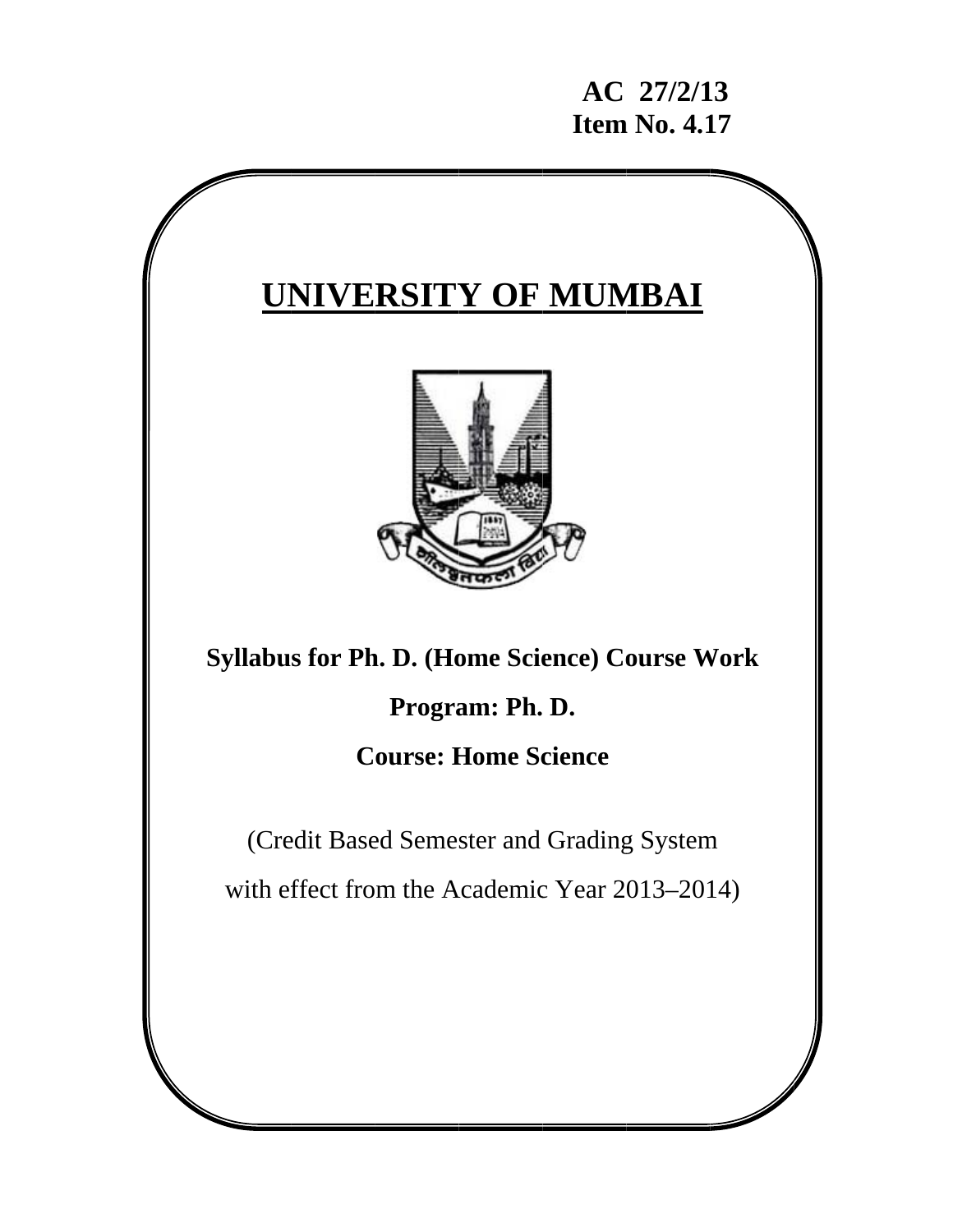- 1. The course work for Ph. D. will have total 18 credits of minimum six months duration.
- 2. The Ph.D. course work shall be offered with credit system. The entire course work will have total 18 credits. The learner will have to earn 18 credits in maximum of threesemesters.
- 3. Each learner after having been admitted to the Ph.D. degree programme, shall be required to undertake course work for a minimum period of one semester. The course work shall be treated as Ph.D. preparation.

| Course<br>Code        | <b>Title</b>                                   | Max. credits |
|-----------------------|------------------------------------------------|--------------|
| DSHS101               | Research Methodology and Computer Applications |              |
| DSHS102               | Active Participation and Academic Development  |              |
| $\overline{DSHS}$ 103 | Core / Specialized Component                   |              |

4. Each Course shall be of 6 Credits.

- 5. Course work will be handled by concerned guide/s.
- 6. There may not be any formal classroom teaching however proportionate remission shall be given to the concerned teacher/s involved in guiding, as may be sanctioned by the competentauthority from time to time.
- 7. Mode of study and evaluation for courses:
	- i. The continuous assessment of all the theory courses of Ph. D. course work shall be done by the concerned and appropriate faculty of the research centre. The internal assessment will have 40% weightage and external assessment will have 60% weightage. It may includeassignments/class tests/case studies or seminars.
	- ii. The external assessment shall be by assigning the topic to learner for the seminar, whereinthe learner's contribution in collecting reference material, understanding the topic of theseminar work will have 30% weightage, presentation of the seminar and ability to answer thequestions will have 50% weightage and punctuality, enthusiasm and aptitude of the student inpreparing the seminar, writing the report will have 20% weightage. This will be evaluated by theconcerned teacher/teachers.
- 8. The record of the evaluation is to be maintained till the learner clears his/her PhD degreefrom the university.
- 9. Seven-point scale will be followed for assigning the final grade. Learner should get minimum 'C' grade to qualify.
- 10. After completion of the course work guiding teacher will submit the certificate of completion ofcourse work to the university in the prescribed format: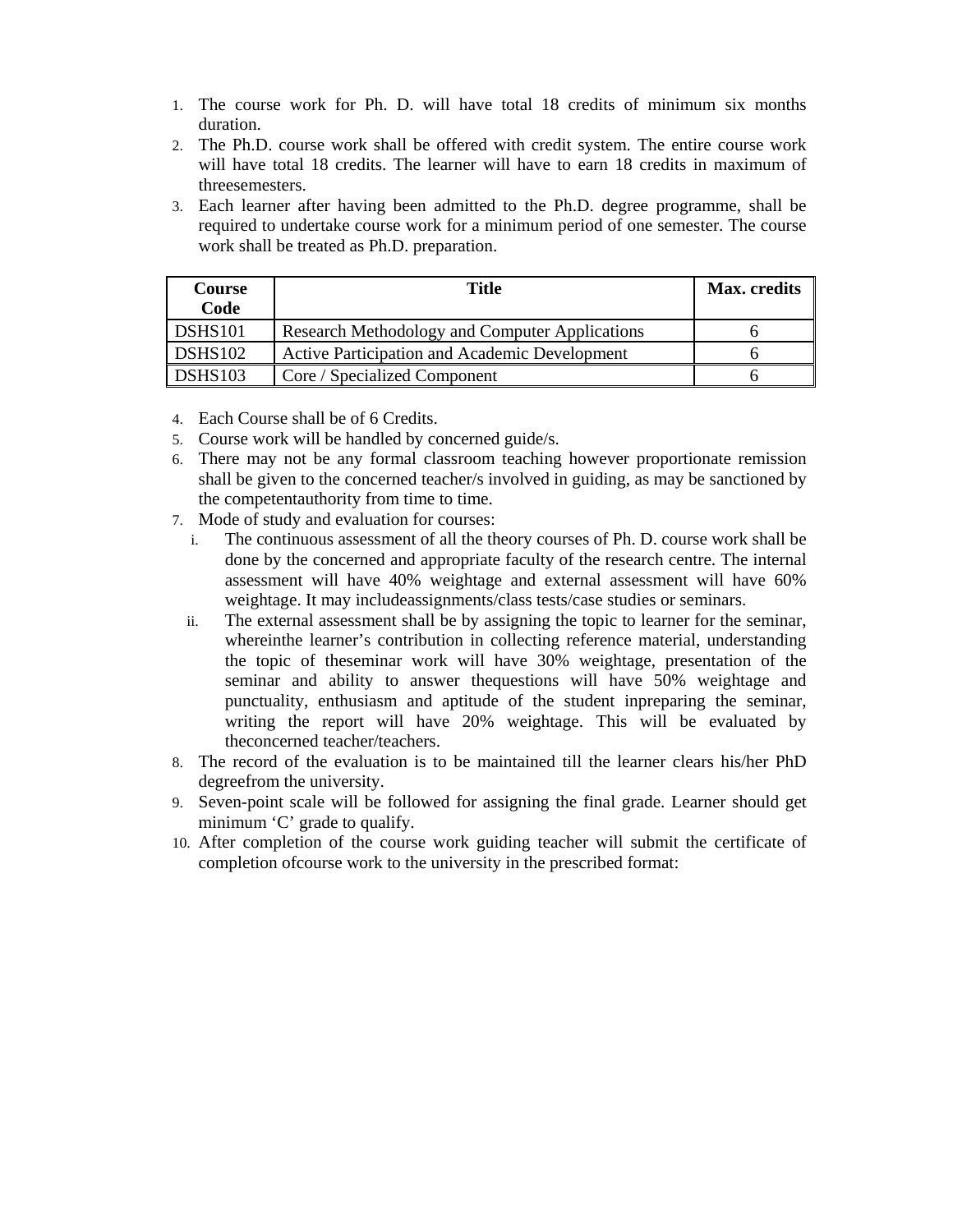## **Certificate**

| This is to certify that Mr/Ms/Mrs.                                                       | (Surname) |
|------------------------------------------------------------------------------------------|-----------|
| (First name) (Secondname) has                                                            |           |
| been a regular student of Ph.D. with Registration No.He/She has attended the course work |           |
| conducted at the recognized research centre/department from                              | to        |
|                                                                                          |           |
| course work prescribed by the University of Mumbai. He/She secured grade in the seven    |           |
| pointscale.                                                                              |           |

Date:

Name: Name:

Guiding teacher: Head of the Department/Principal

**Name of Research Centre:**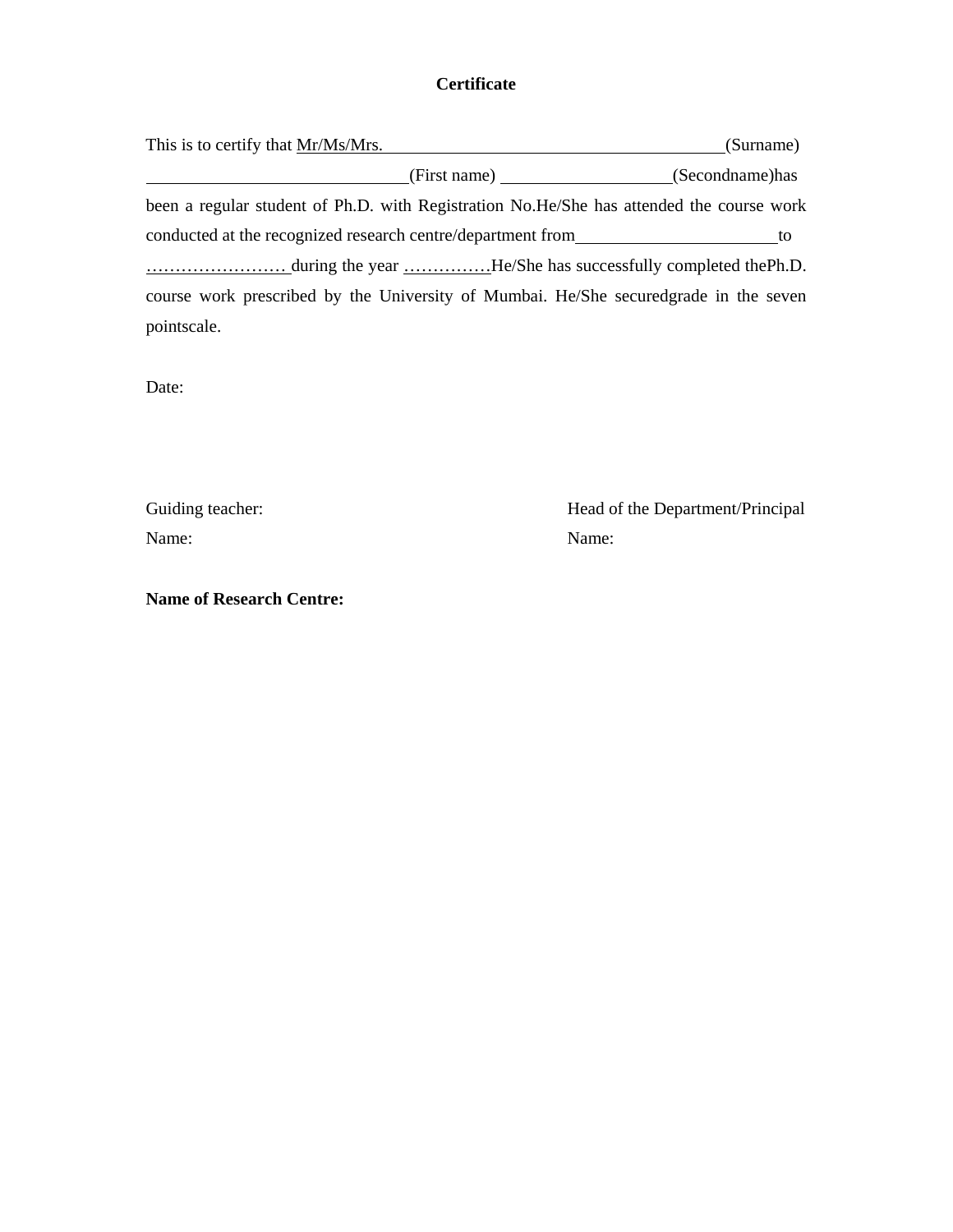| <b>Course Code</b> | <b>Title</b>                                   |     | Marks   Credits |
|--------------------|------------------------------------------------|-----|-----------------|
| <b>DSHS101</b>     | Research Methodology and Computer Applications | 100 |                 |

## **Objectives**

• To strengthen the basics of research and statistics.

| Course         | <b>Topics</b>                                                               | <b>Periods</b> |
|----------------|-----------------------------------------------------------------------------|----------------|
| <b>Content</b> |                                                                             |                |
| Unit I         | <b>Quantitative Research Methods</b>                                        | 5              |
|                | Identifying broad areas of research in each of the three disciplines of     |                |
|                | Home Science (Foods, Nutrition and Dietetics, Human Development             |                |
|                | and Textile and Fashion Technology), specifying research topics             |                |
|                | within a broad area, prioritizing research topics, importance of            |                |
|                | literature review, strategies used in reviewing scientific literature,      |                |
|                | specifying the research purpose (objectives, hypotheses, and questions)     |                |
|                | Sampling and measurement in quantitative research                           |                |
|                | Research designs in quantitative research (descriptive research design,     |                |
|                | correlational research design, experimental and quasi-experimental          |                |
|                | research designs, single case or small-group research designs, survey       |                |
|                | research, evaluation research designs)                                      |                |
|                | The ethical, political, and cultural context of research                    |                |
|                | Coordinating a research team: maintaining and developing a good             |                |
|                | working research laboratory; applying for research grants; making           |                |
|                | scientific paper presentations and publishing research                      |                |
|                |                                                                             |                |
| Unit II        | <b>Statistics</b>                                                           | 5              |
|                | Role of statistics in quantitative research, descriptive versus inferential |                |
|                | statistics, descriptive statistics for summarizing nominal level variables  |                |
|                | and ordinal level variables, and introduction to descriptive statistics for |                |
|                | summarizing ratio level and interval level variables                        |                |
|                | Descriptive statistics for interval and ratio level variables, and          |                |
|                | introduction to probability                                                 |                |
|                | Probability, types of distribution (frequency distribution, normal          |                |
|                | distribution, probability distribution, and sampling distribution), type I  |                |
|                | and type II errors, central limit theorem, point estimation versus          |                |
|                | interval estimation, and standard error                                     |                |
|                | Using statistics to contrast phenomena (e.g., t- or z- test for contrasting |                |
|                | two independent groups, paired t-test)                                      |                |
|                | Using statistics to examine relationships between phenomena (e.g.,          |                |
|                | product-moment correlation coefficient)                                     |                |
| Unit III       | <b>Statistical Package for the Social Science (SPSS)</b>                    | 5              |
|                | Introduction to SPSS, data entry (Variable View versus Data View,           |                |
|                | Variable Names, Variable Labels, Format of Values, Value Labels,            |                |
|                | Missing Values) and data management strategies (sort variables, insert      |                |
|                | variables, insert cases, edit values, edit variable information)            |                |
|                | Data transformation strategies (Compute Variables, Recode variables);       |                |
|                | data analysis and interpretation: descriptive statistics (Frequency,        |                |
|                | Descriptives, Explore)                                                      |                |
|                | Data analysis and interpretation: descriptive statistics for selected       |                |
|                | cases (Select Cases), by sub-groups (Split File)                            |                |
|                | Data analysis and interpretation: statistics that permit us to contrast     |                |
|                | phenomena (test assumptions, test results)                                  |                |
| Unit IV        |                                                                             | 5              |
|                | <b>Qualitative Research Methods</b>                                         |                |
|                | Distinguishing qualitative research methods from quantitative research      |                |
|                | methods, differences in the worldviews of qualitative and quantitative      |                |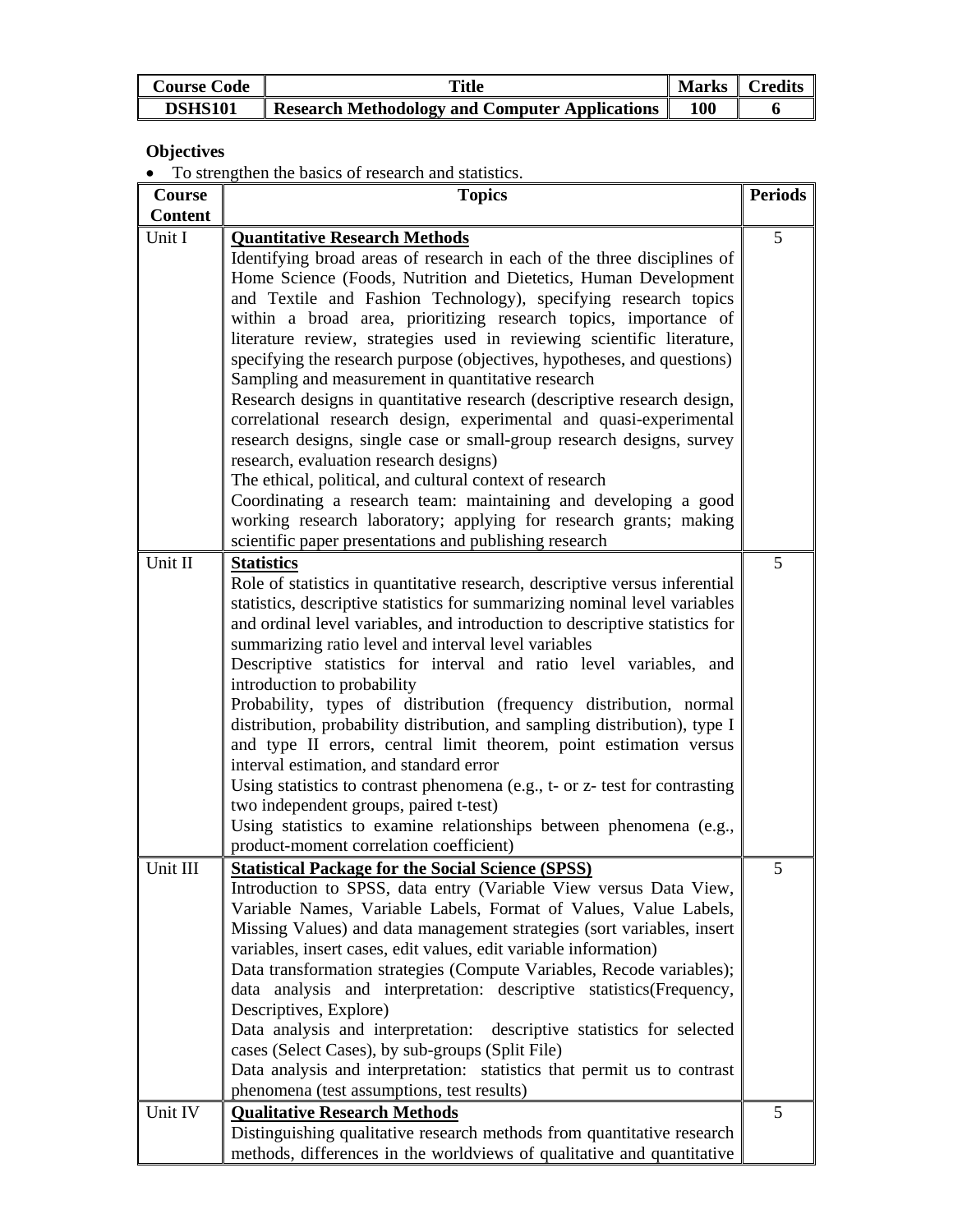| researchers, goals in qualitative research, roles of the researcher and   |  |
|---------------------------------------------------------------------------|--|
| participant in qualitative research, and examples of qualitative research |  |
|                                                                           |  |
| Qualitative research paradigms: Positivist paradigm, post-positivist      |  |
| paradigm, interpretive/constructivist paradigm, critical paradigm, and    |  |
| post-structural paradigm                                                  |  |
| Sampling techniques and strategies (concepts/principles of theoretical    |  |
| sampling and saturation), data collection methods and strategies          |  |
| (concepts of data triangulation, methodological triangulation,            |  |
| reflexivity approach within data collection, member checks), and          |  |
| research designs for qualitative research (e.g., case studies,            |  |
| ethnography, ethnomethodology, constructivism, phenomenology,             |  |
| action inquiry, orientational) in qualitative research                    |  |
| Data analysis strategies (e.g., theme extraction) and data reporting      |  |
| strategies (e.g., thick description) in qualitative research              |  |
| Designing qualitative research, designing mixed methods research,         |  |
| applications of qualitative research methods in Home Science.             |  |

| <b>Course Code</b> | Title                                                | `redits |
|--------------------|------------------------------------------------------|---------|
| DSHS102            | <b>Active Participation and academic development</b> |         |

## **Objectives**

• To foster active participation of research scholars in academic programmes and to facilitate academic development

DSHS102 which shall be executed during the Ph. D. work carrying max. 6 credits tobe completed from amongst the following:

| S. No. | <b>Criteria</b>                                                      | <b>Credits</b>      |
|--------|----------------------------------------------------------------------|---------------------|
| 1.     | One poster/paper/presentation either from the thesis or              | 2 credits per paper |
|        | otherwise, at national or international conference                   | (Max. 4 credits)    |
| 2.     | Attending workshops cumulative 7 days duration                       | 2 credits           |
|        |                                                                      | (Max. 2 credits)    |
| 3.     | Training in the laboratory outside the department/field work         | 2 credits           |
|        | at least for a week:                                                 | (Max. 2 credits)    |
| 4.     | Two Seminars/presentations given on a topic other than the           | 2 credits           |
|        | main topic of Research, which is attended by the faculty             | (Max. 2 credits)    |
| 5.     | Organizing<br>of<br>Member<br>of<br>Committee<br>the                 | 2 credits           |
|        | workshop/seminar/conference<br>state/national<br>at<br><sub>or</sub> | (Max. 2 credits)    |
|        | international level                                                  |                     |
| 6.     | Teaching the undergraduate for minimum of 15 periods                 | 2 credits           |
|        |                                                                      | (Max. 2 credits)    |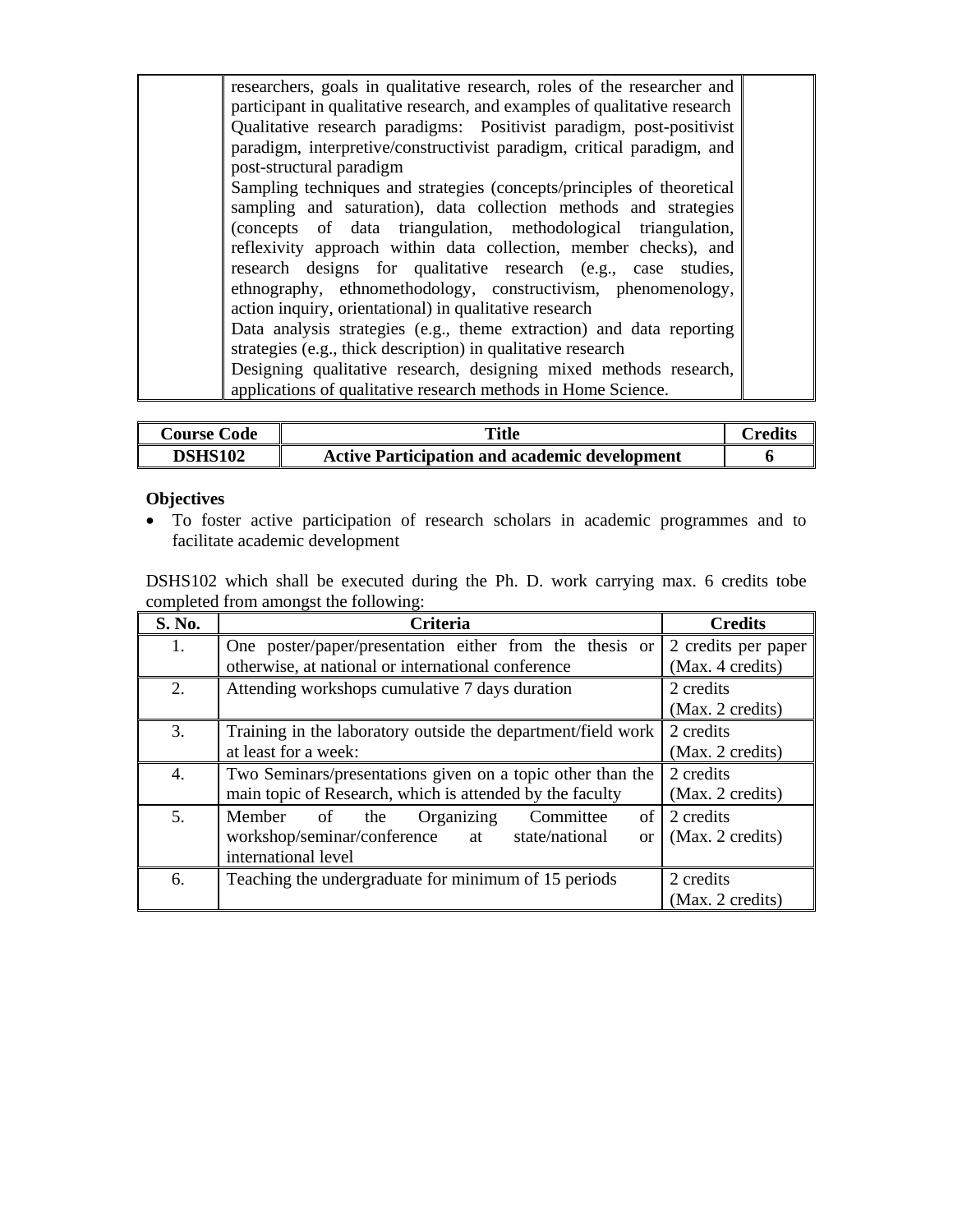| <b>Course Code</b> | <b>Title</b>                      | <b>Marks</b> | $C$ redits |
|--------------------|-----------------------------------|--------------|------------|
| <b>DSHS103</b>     | <b>Core/Specialized Component</b> | <b>200</b>   | o          |

**Objectives:** To provide opportunity for Ph. D. scholars to gain in-depth knowledge/expertise in the chosen area of specialization.

Ph. D. scholars choose any one module for examination and to conduct pilot research work. The area is defined clearly under the guidance of an assigned faculty member. When appropriate, this may include combining interdisciplinary areas of study. The preliminary research work establishing viability of the study or pilot study will be undertaken as a mini research project that will be assessed by the research guide.

| Mode of assessment  | <b>Marks</b> | <b>Duration</b>           | <b>Predits</b> |
|---------------------|--------------|---------------------------|----------------|
| Examination         | 00           | 3 Hours                   |                |
| Pilot research work | $^{\circ}00$ | Within a span of 6 months |                |

### **BRANCH I: FOODS, NUTRITION AND DIETETICS MODULE I: Nutritional Biochemistry**

| S.No.     | <b>Topics</b>                                                     | <b>Credits</b> |
|-----------|-------------------------------------------------------------------|----------------|
| Unit I:   | Advances in Bio organic Chemistry                                 |                |
|           | Membrane Biochemistry & Cell Signalling                           |                |
|           | <b>Industrial Biochemistry</b>                                    |                |
|           | Carbohydrates & Lipids of industrial importance                   |                |
|           | Industrially significant enzymes - Lipase, Streptokinase          |                |
|           | Hormones - Interferons, Insulins, Erythropoietin                  |                |
| Unit II:  | Bioluminescence & Unusual Biomolecules - Prions, SNURPS,          |                |
|           | Lectins, Antifreeze proteins, Stress proteins, Chaperons,         |                |
|           | Ionophores, cyclodextrins, cyclopeptides                          |                |
| Unit III: | <b>Environmental Biochemistry</b>                                 |                |
|           | Air, water, Noise Pollution and its impact on health              |                |
|           | Toxins in the environment                                         |                |
|           | Heavy metals, pesticides, insecticides, polyaromatic hydrocarbons |                |
| Unit IV:  | Clinical and Pharmaceutical Biochemistry                          |                |
|           | Therapeutic proteins                                              |                |
|           | Vaccines and anti-toxoids                                         |                |
|           | Animal and Plant Tissue culture                                   |                |
|           | <b>Microbial Tissue Culture</b>                                   |                |
|           | Biochemistry of Muscles, Bones, Nerve                             |                |
|           | <b>Bioinformatics</b>                                             |                |
|           | Proteomics                                                        |                |
|           | Genomics                                                          |                |

## **References**

Voet&Voet – *Biochemistry*, 2nd Edition.

Satyanarayanan – *Biochemistry*, 2nd Edition.

*Industrial Microbiology* – A.H. Patel; McMillan India Ltd.,  $1<sup>st</sup>$  Edition.

*Chemistry of Natural Products* – Agarwal& Sharma.

*Environmental Chemistry* – A.K. De, New Age International Publications,  $4^{\text{th}}$  Edition.

*Bioinformatics – Methods and Applications* – S.C. Rastogi, PHI Learning Pvt. Ltd.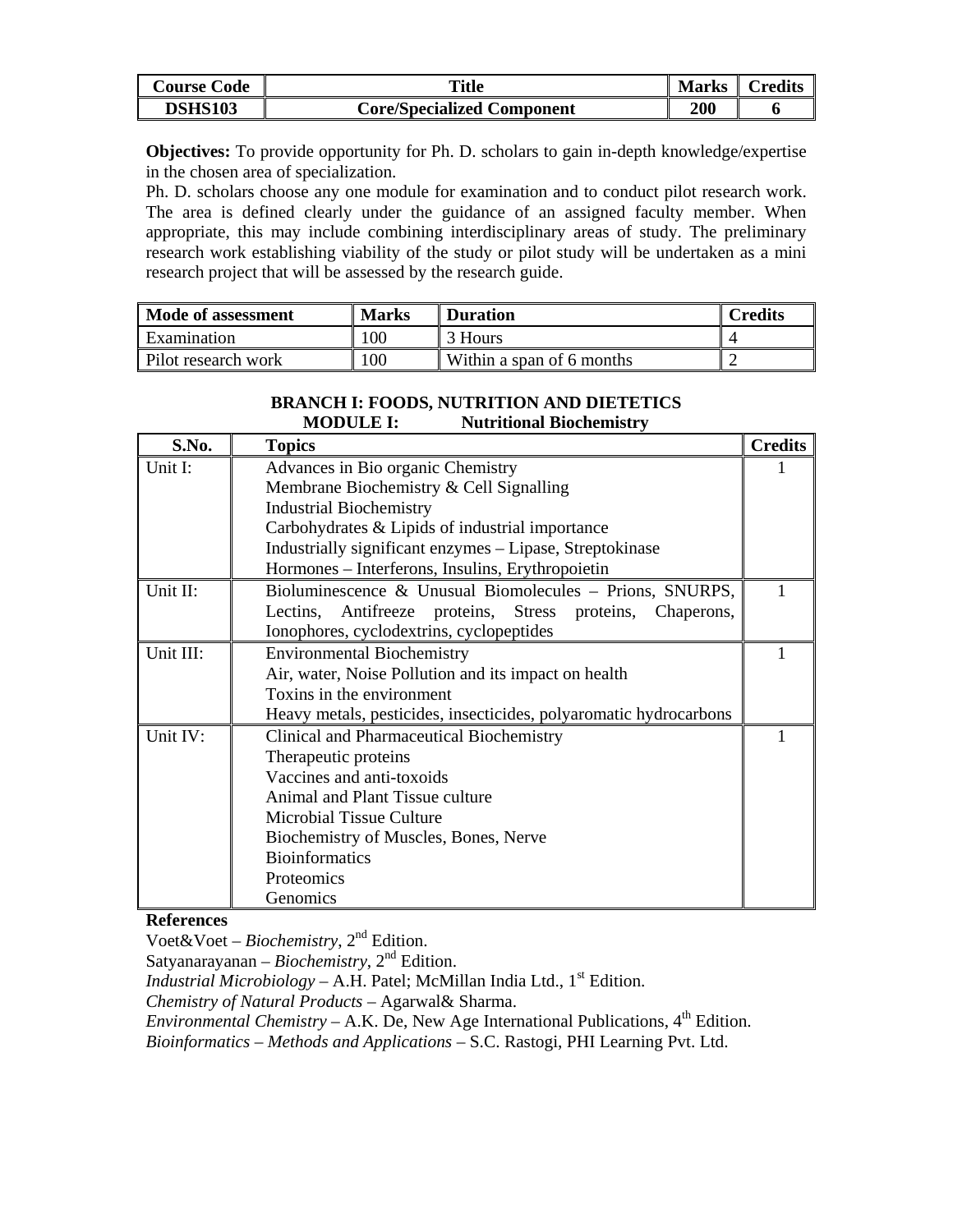|             | MUDULE 11.<br>P UVA T LESEI VALION AND T LUCESSING             |                |
|-------------|----------------------------------------------------------------|----------------|
| S.No.       | <b>Topics</b>                                                  | <b>Credits</b> |
| Unit I:     | Food consumption practices and nutrient intakes of Indian      |                |
|             | population - Region and community wise                         |                |
|             | Common nutritional problems in Indian population               |                |
| Unit $II$ : | Food Processing for food and nutrition security – Nutrient     |                |
|             | conservation, Food fortification and Food enrichment           |                |
|             | Application of food engineering process for development of     |                |
|             | novel nutritious food products and its suitability to various  |                |
|             | communities                                                    |                |
| Unit III:   | Advances in Food preservation techniques                       |                |
|             | Food additives $-$ natural and synthetic $-$ issues of concern |                |
|             | Functional, Designer and Organic foods (Nutritional and        |                |
|             | Non-nutritional) Pre, pro and synbiotics neutraceuticals       |                |
| Unit IV:    | Application of Nanotechnology in food production and           |                |
|             | processing                                                     |                |
|             | Neutrigenomics                                                 |                |
|             | Genetically modified foods                                     |                |

## **MODULE II: Food Preservation and Processing**

## **References**

Mcwilliams, M (2007) *Foods: Experimental Perspectives* 7<sup>th</sup> ed., New Jersey: McMillan Publishing Co.

N.S. Manay and M. Shadarsharaswamy (1197) Foods: facts and principles New Age International Publishers, New Delhi.

Potter, N.N. and Hutchkiss J.H. (1997) Food Science 5th ed. New Delhi: CBS Publishers and **Distributors** 

Subbulakshmi, G. and Udipi, S.A. (2001) Food Processing and preservation New Delhi; New Age International (P) Ltd. Publishing.

Swaminathan, M (1995) Food Science Chemistry and Experimental Food.The Bangalore Printing and Publishing Co. Ltd.

Rick Parker (2003) Introduction to Food Science, N.Y. Delmar Thomson learning.

Scottsmith and Hui Y.H. (Editors) (2004) Food Processing – Principles and applications Blackwell Publishing, London.

Borvers, J. (1992) Food Theory and application (2nd ed) New York Maxwell Macmillan International edition

Vacklavick V and Christian E (2003) Essentials of Food Science Kluwer Academic / Plenum Publisher, New York

Belitz, H.D. and Grosch, W (1999) Food Chemistry, Berlin Springer

Journals:

 $JFSI - AI$ 

Journal of Food Science

Journal of Food Safety

Journal of Food Chemistry

Journal of Food Microbiology (National & International)

| S.No.   | <b>Topics</b>                                                                                                         | <b>Credits</b> |
|---------|-----------------------------------------------------------------------------------------------------------------------|----------------|
| Unit I: | Meeting the challenges of Food Service Management<br>Systems Approach to Management and the Food Service<br>$\bullet$ |                |
|         | Industry                                                                                                              |                |
|         | • New Food Service Trends for Culinary, Hospitality and On-Site<br>segments of the Food Service Industry              |                |
|         | Customer retention, shifting demographics and economics and<br>$\bullet$<br>high work force turnover                  |                |

**MODULE III: Food Service Management**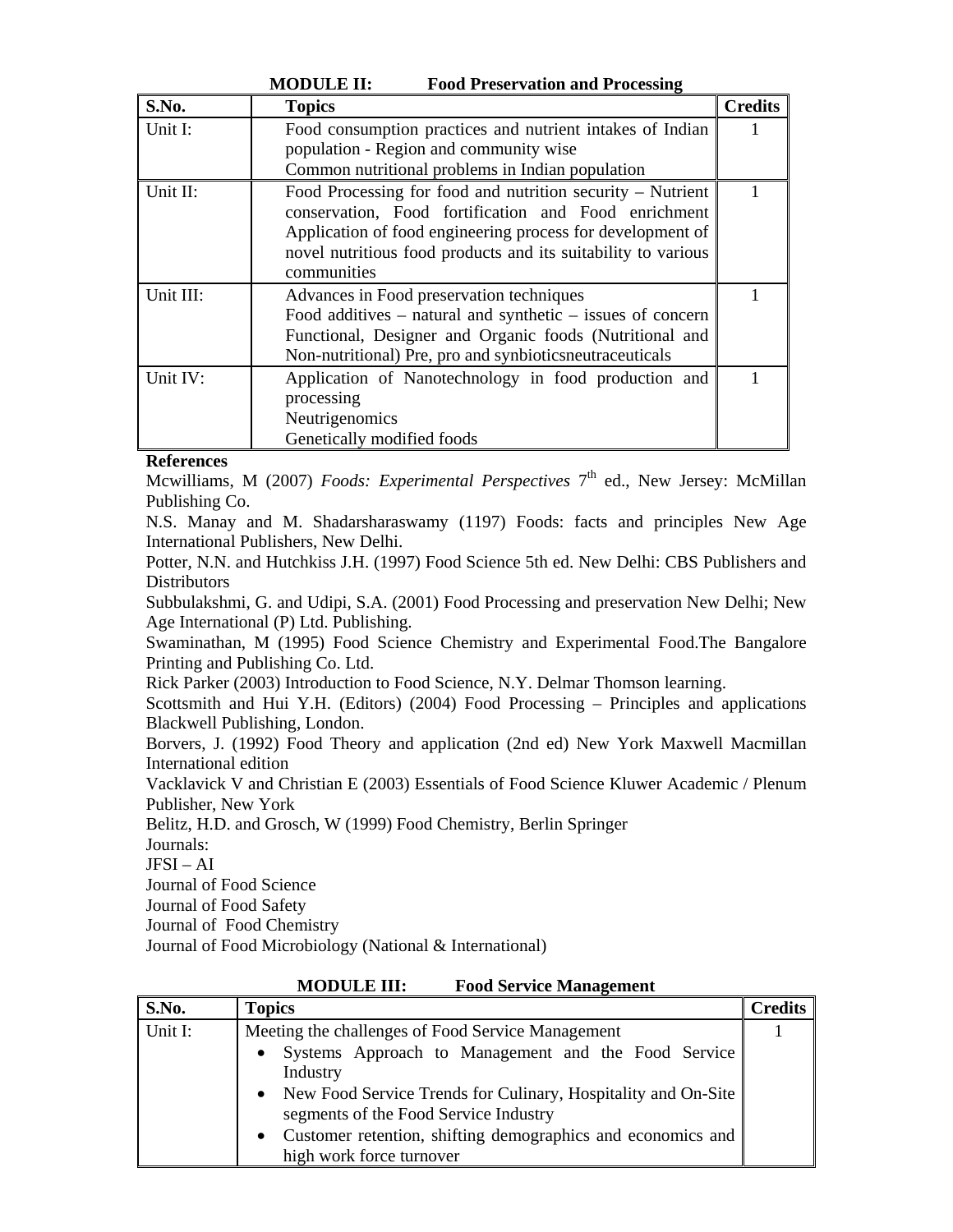| Unit II:  | <b>Control Systems and Related Systems</b>                                 | $\mathbf{1}$ |
|-----------|----------------------------------------------------------------------------|--------------|
|           | Managing cost<br>$\bullet$                                                 |              |
|           | Issues in the Food Flow to Service Procurement $\rightarrow$ Service,      |              |
|           | <b>Quality Improvement and Benchmarking</b>                                |              |
|           | <b>Production Methods</b>                                                  |              |
|           | o Controls                                                                 |              |
|           | o Emergency preparedness                                                   |              |
|           | Sustainable production practices<br>$\circ$                                |              |
|           | Energy management and Conservation                                         |              |
|           | Water Management, pest Management                                          |              |
|           | Food Safety concerns in FSO                                                |              |
|           | Programs                                                                   |              |
|           | <b>Risk Management</b>                                                     |              |
|           | Disaster planning                                                          |              |
|           | Biotenorism                                                                |              |
| Unit III: | <b>Organizational Management</b>                                           | 1            |
|           | Management principles, emerging management isssues<br>$\bullet$            |              |
|           | Leadership and Organizational Change<br>$\bullet$                          |              |
|           | Modern theories of Motivation and Leadership<br>$\bullet$                  |              |
|           | Practical Applications for personal and organizational change<br>$\bullet$ |              |
|           | Corporate culture and Communication                                        |              |
|           | Computerized Information Systems for Managing Food and                     |              |
|           | <b>Nutrition Services</b>                                                  |              |
|           | Marketing, Service and HR system (Human Resources)                         |              |
|           | HR systems                                                                 |              |
|           | Market research<br>$\bullet$                                               |              |
|           | Menu planning and merchandising strategies                                 |              |
|           | Management Quality in Food and Nutrition Services                          |              |
| Unit IV:  | <b>Fiscal Management</b>                                                   | 1            |
|           | Financial functions in food operations                                     |              |
|           | Menu mix and engineering                                                   |              |
|           | Food purchasing, Production and Invenory<br>$\bullet$                      |              |
|           | Cost and Profit determination<br>$\bullet$                                 |              |
|           | Labour                                                                     |              |
|           | Statements - Profit/Loss, Balance sheet                                    |              |

Edelstein Sari, "Managing Food and Nutrition Services for the Culinary, Hospitality and Nutrition Professionals" Boston, Jones and Bartlett, 2008.

Payne Pallacio June, Theis Monica. "Introduction to Food Service"

"Design *and Equipment for Restaurants and Food Service*" Hoboken, New Jersey, John Wiley & Sons Inc, 2005.

Robins and Coulter Mary, "*Management*", prentice hall (2002).

Ashwattapa K. "*Human Resources and Personal Management*" Tata McGraw hill Pub. Co., New Delhi.

Gosnay and Richardson, "*Develop* your *Marketing Skills*" Kagan Page Pvt. (Ltd.) New Delhi (2009).

Schiffman&Kanuk."*Consumer Behaviour*" prentice hall Pvt. (Ltd.) 1996.

Cert C. Samuel."*Modern Management*" Delhi; Pearson Education Pvt. Ltd., 2003.

| <b>MODULE IV:</b> | <b>Food Analysis and Quality Control</b> |
|-------------------|------------------------------------------|
|-------------------|------------------------------------------|

| S.No.   | <b>Topics</b>                                                  | `redits |
|---------|----------------------------------------------------------------|---------|
| Unit I: | Sensory evaluation of foods – subjective and objective methods |         |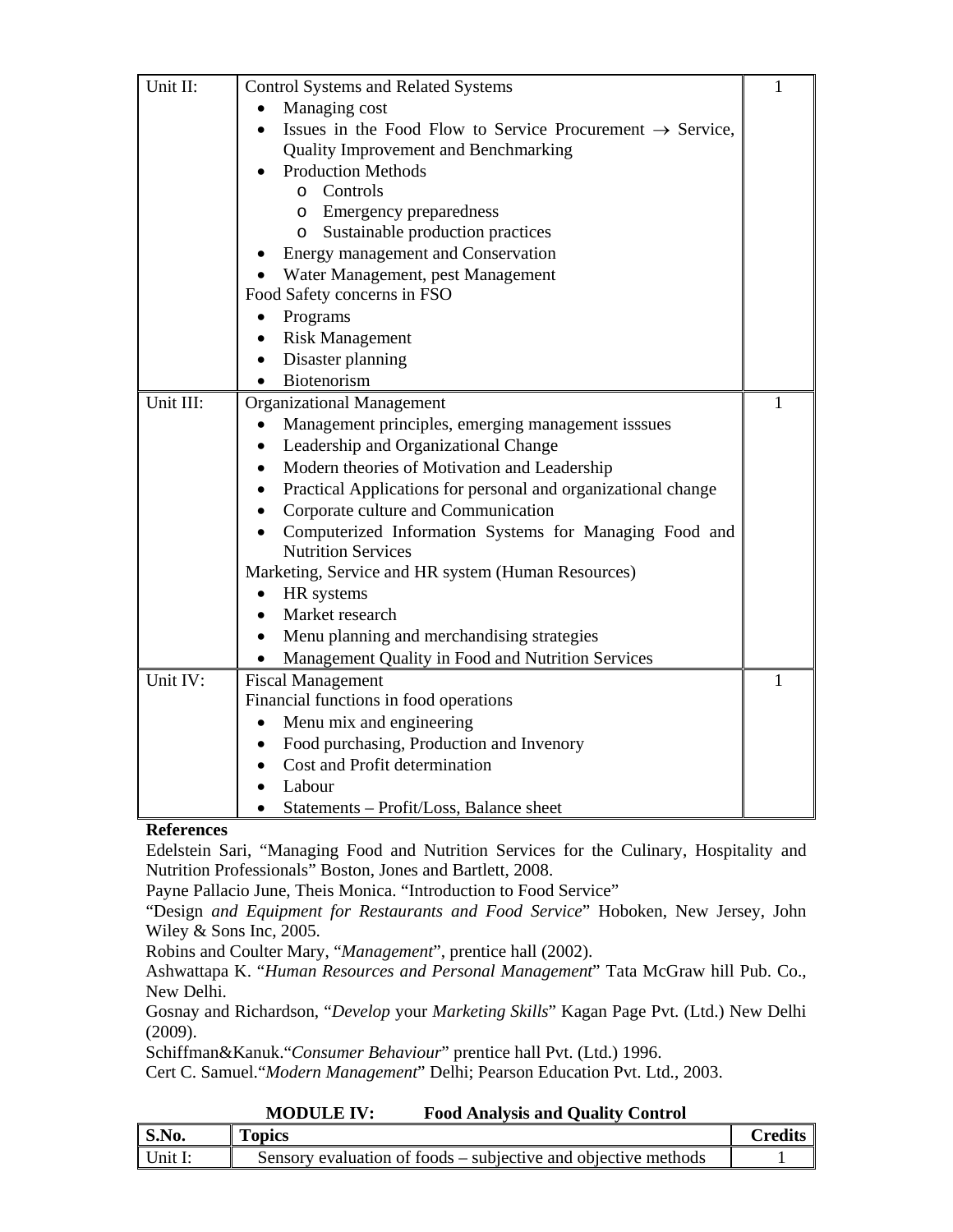|           | Basic statistical concepts for sensory evaluation             |  |
|-----------|---------------------------------------------------------------|--|
| Unit II:  | Compositional Analysis methods                                |  |
|           | Various techniques and methods used – chromatographic         |  |
|           | techniques and spectroscopy                                   |  |
|           | Latest instruments used – principles and procedures           |  |
|           | Microbial analysis of foods                                   |  |
| Unit III: | Role of Hygiene and sanitation in food quality                |  |
|           | Food Quality and Food Standards - National and International, |  |
|           | Food Audit, ISO series                                        |  |
|           | Quality Management Systems – HACCP and TQM                    |  |
| Unit IV:  | Food Additives and Food Adulterants                           |  |
|           | Food labeling and Nutrition labeling                          |  |
|           | Food laws and regulations related to food quality             |  |
|           | Regulatory agencies – Governmental and non-governmental       |  |

S. Suzanne Nielson (2002) *Introduction to the chemical analysis of foods* CBS Publishers and Distributors, New Delhi

Egan, H. Kirk, R. Sawyer R. (1981) Pearsons*Chemical analysis of foods* 8<sup>th</sup> edition Longman Scientific and Technical.

A.O.A.C. (1990) *Official methods of Analysis* 15<sup>th</sup> ed. Association of official analytical chemists, Washington, D.C.

Mayer, L.H. (1987) *Food Chemistry* CBS Publishers and Distributors.ISI Publications on different foods.

Pearson, D. (1970) *Chemical Analysis of Foods*, 6<sup>th</sup> ed., London, T.A. Churchill.

Singhal, R.S. (1997) *Handbook of indices of food quality and authenticity*. Cambridge Woodhead Publishing, New York.

Longree, Karla (1996) *Quality Food Sanitation* 5<sup>th</sup> edition John Wiley and Sons, New York, New York.

Mcswane, D. (1998) *Essentials of Food Safety and Sanitation* 1<sup>st</sup> edition, Prentice – Hall Inc, New Jersey.

Roday, S (1999) *Hygiene and sanitation in food industry*, Tata McGraw Hill Pub. Co. Ltd.

Potter, N.H. (1997) *Food Science*, 5<sup>th</sup> edition, New Delhi, CBS Publishers and Distributors, New Delhi.

Negi, Jagmohan (2004) *Food and Beverage laws*: Food Safety and Hygiene, Amar Prakashan, New Delhi.

Khanna, Shriram (2003) *Food Standards and Safety in a globalised world*.The impact WTO and Codex.

McWilliams, Margaret (2000) *Foods Experimental perspectives*, 7<sup>th</sup> edition, Prentice Hall Inc, New Jersey.

Lawless H.T. and Heymann H. (1999) *Sensory Evaluation of Food – Principles and Practice*. Kluwer Academic / Plenum Publishers, New York.

Nielson S.S. (2003) *Food Analysis*, 3rd edition, Kluwer Academic / Plenum publishers.

Roday S. (2011) *Food Hygiene and Sanitation – with case studies*  $2^{nd}$  ed., Tata McGraw Hill Education Pvt. Ltd.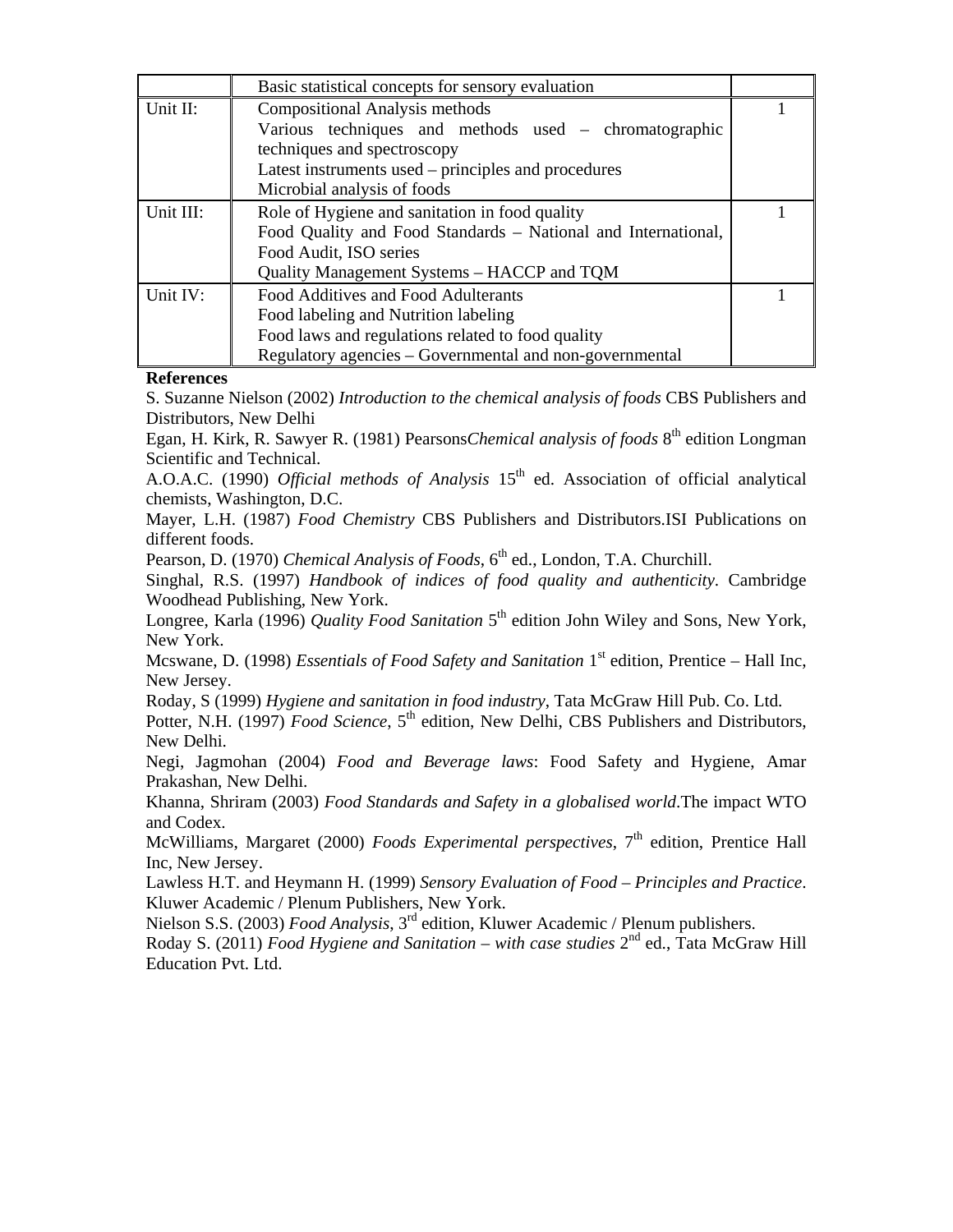|                   | <b>MODULE V:</b><br><b>Clinical Nutrition and Therapeutic Dietetics</b>      |                |
|-------------------|------------------------------------------------------------------------------|----------------|
| S.No.             | <b>Topics</b>                                                                | <b>Credits</b> |
| Unit I:           | Nutritional Epidemiology                                                     | 1              |
|                   | Assessment techniques                                                        |                |
|                   | Common local / national / global nutritional problems                        |                |
|                   | Role of epigenesist in the changing nutrition epidemiological<br>scenarios   |                |
| Unit II:          | of nutritional<br>applications<br>Clinical<br>and<br>non-nutritional<br>food | 1              |
|                   | components – recent advances.                                                |                |
|                   | Role of:                                                                     |                |
|                   | <b>Macro and Micronutrients</b><br>$\bullet$                                 |                |
|                   | Phytonutrients and functional foods                                          |                |
|                   | Dietary supplements and nutraceuticals                                       |                |
|                   | Probiotics and prebiotics<br>$\bullet$                                       |                |
| Unit III:         | Preventive and Fitness Nutrition                                             | 1              |
|                   | Efforts by FAO/WHO, ICMR and NIN in developing RDA and                       |                |
|                   | promoting wellness among populations                                         |                |
|                   | Changing trends in diets for individuals involved in exercise and            |                |
|                   | sports                                                                       |                |
|                   | Recent advances in disease prevention                                        |                |
|                   | Medical Nutrition Therapy - recent advances<br>$\bullet$                     |                |
| Unit IV:          | Caring for people through the life cycle                                     | $\mathbf{1}$   |
|                   | Ethnic eating patterns – Indian and International                            |                |
|                   | Recent advances in nutrition through life cycle                              |                |
|                   | Recent concepts in:                                                          |                |
|                   | Gene-nutrient interactions                                                   |                |
|                   | Drug-nutrient interactions                                                   |                |
|                   | Inflammation and chronic disease                                             |                |
|                   | Nutrition counselling                                                        |                |
|                   | Ethics in nutrition research                                                 |                |
|                   | <b>Critical Care Nutrition</b><br>$\bullet$                                  |                |
| <b>References</b> |                                                                              |                |
|                   | Food and the Nutrition Care Kraine, Mahan and Escott-Stump (Latest Ed.)      |                |

Food and the Nutrition Care Kraine, Mahan and Escott-Stump (Latest Ed.)

Modern Nutrition in Health and Disease, Shills Etd.

Human Nutrition, Geisule Powers

Natural antioxidants and anticarcinogens in nutrition, health and disease, J.T. Kermgeilainen and J.T. Saloren.

Natural antioxidants and food quality in Arterosclerosis and Cancer Prevention, J.T. Kermgeilainen and J.T. Saloren.

Nutrition in exercise and Sports, Wolinsky

Clinical Sports Nutrition, Louise Berke& V. Deakin.

Functional Foods, I. Goldberg.

Phytochemical functional Foods, I. Johnson and G. Williamson

Nutrition and Dietary supplements in Disease Management, J. Jamison

Nutrition through Life Cycle, Judith Brown

Biochemical, Physiological, Molecular Aspects of Human Nutrition, Martha Stepanech

API Textbook of Medicine

Journals:

American Journal of Clinical Nutrition

Nutrition Reviews

Journal of Nutrition

Journal of American Dietetic Association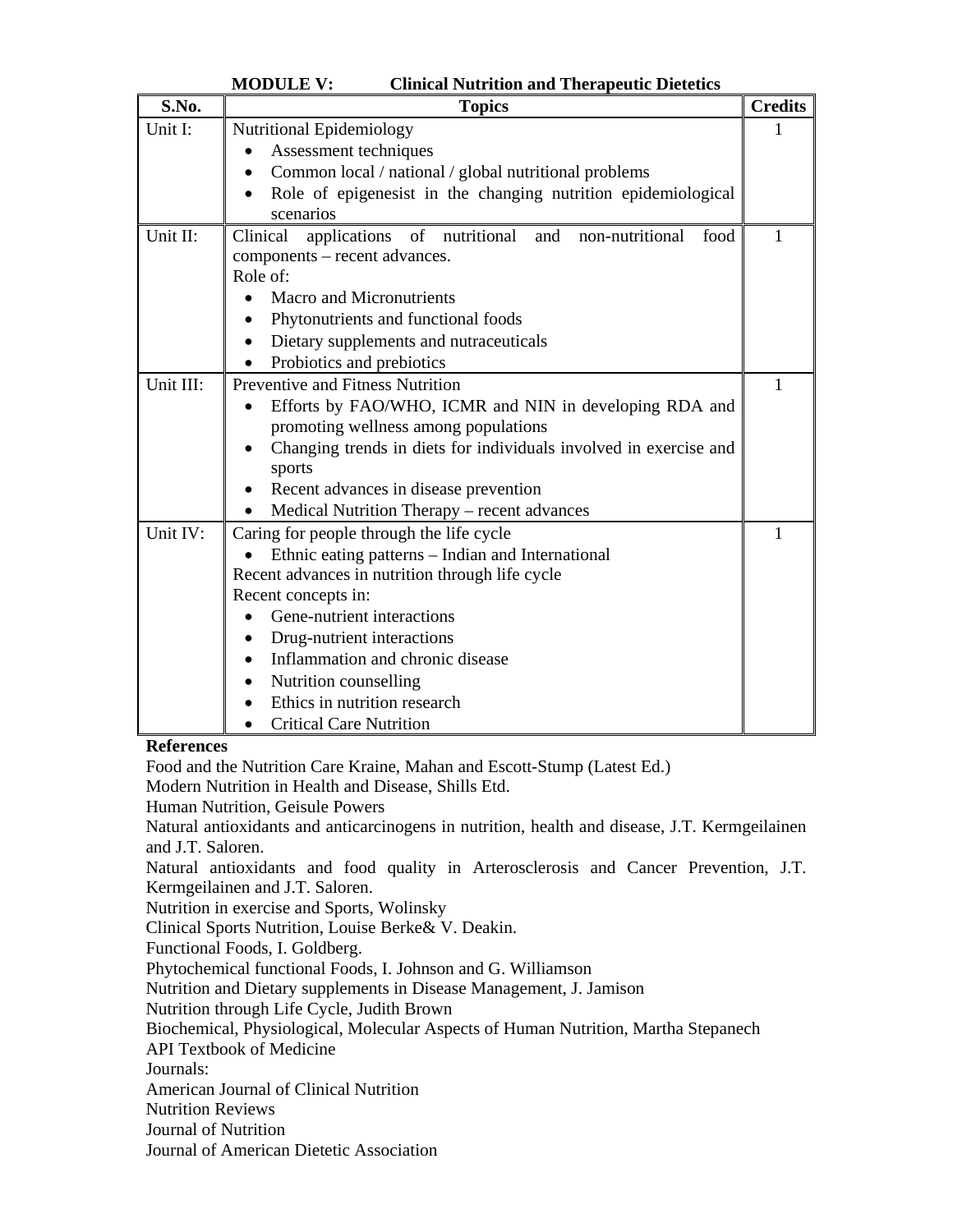| S. No.    | <b>Topics</b>                                                          | <b>Credits</b> |
|-----------|------------------------------------------------------------------------|----------------|
| Unit I:   | Principles of epidemiology and epidemiological methods                 |                |
|           | Assessment of the nutritional status of the population                 |                |
|           | Research methods in public health nutrition – critical factors         |                |
| Unit II:  | Nutrition and health scenario in India                                 |                |
|           | Under and over-nutrition in children                                   |                |
|           | Nutrition for the aged                                                 |                |
| Unit III: | Food and Nutrition in natural and man made disasters                   |                |
|           | Public health emergency preparedness and response                      |                |
|           | Public health interventions                                            |                |
|           | Planning result oriented public health nutrition programs – theory and |                |
|           | practice                                                               |                |
| Unit IV:  | National policies                                                      |                |
|           | <b>National Nutrition Policy</b>                                       |                |
|           | <b>National Health Policy</b>                                          |                |
|           | <b>National Nutrition Policy</b>                                       |                |

**MODULE VI: Public Health Nutrition** 

Sheila ChanderVir. "Public Health Nutrition in Developing Countries" Part 1. Woodhead Publishing India Pvt. Ltd., New Delhi, 2011.

Sheila ChanderVir. "Public Health Nutrition in Developing Countries" Part 2. WoodheadPublishing India Pvt. Ltd., New Delhi, 2011.

Marie A. Boyle and David H. Holben."Community Nutrition in Action".An entrepreneurial approach, 4th edition, Thomson, Wadsworth, 2005.

Howerde E. Sauberlich. "Laboratory tests for the assessment of Nutritional status", 2nd Edition, CRC Press, London.

Bernard J. Turnock. "Public Health – What it is and how it works", 4th ed. Jones and Bartlett Publishers, Sudbury, Massacheusetts, 2009.

WHO "The Management of nutrition in major emergencies" World Health Organization, 2000.

Adrianne Bendich and Ricard J. Deckelbaum "Preventive Nutrition". Human Press, Totawa, New Jersey

Robert D. Lee, David C. Nieman. "Nutritional Assessment" 3rd ed. McGraw Hill, Higher Education, 2003.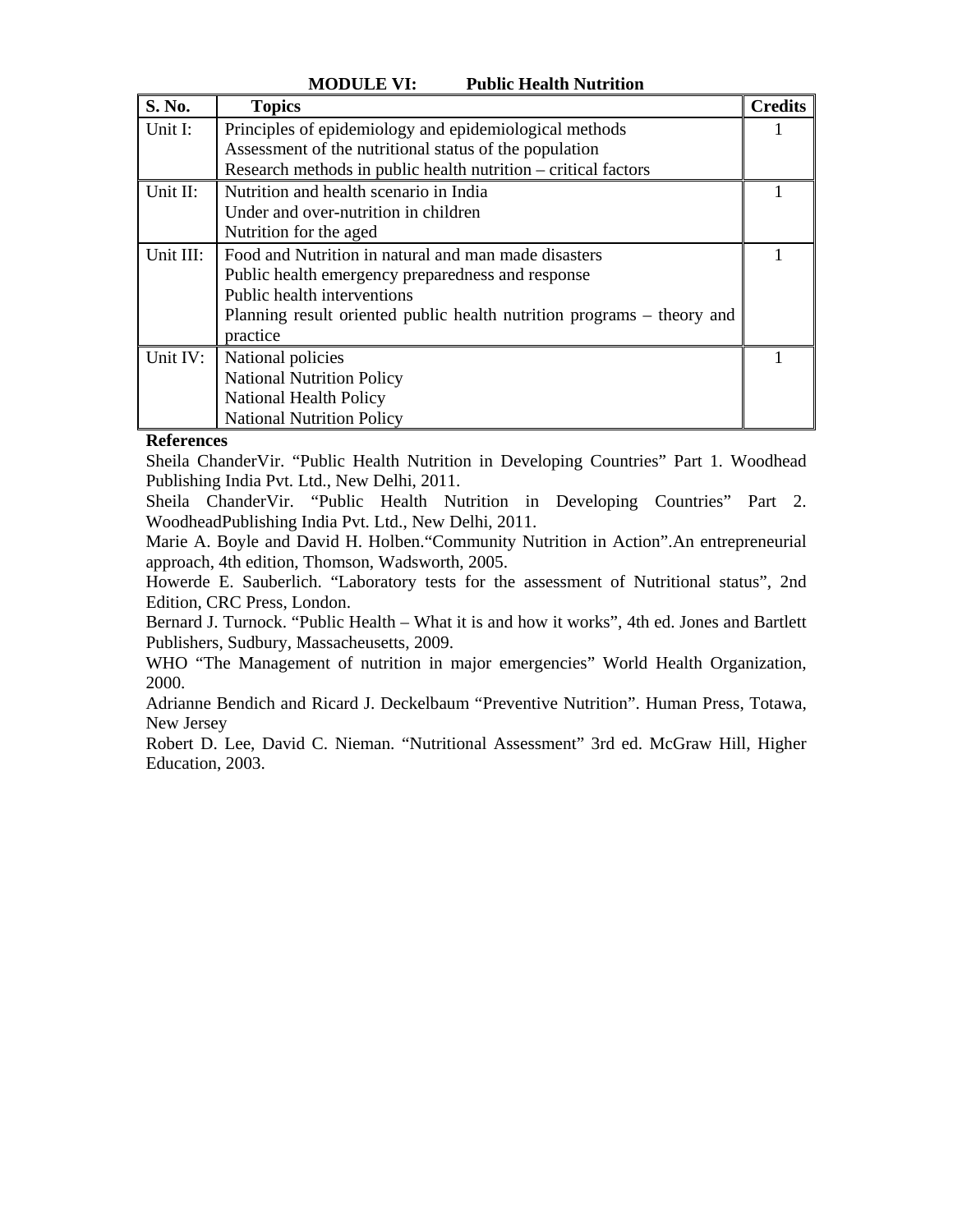## **Branch II: Human Development**

| S. No.    | <b>Topics</b>                                                          | <b>Credits</b> |
|-----------|------------------------------------------------------------------------|----------------|
| Unit I:   | <b>Classic Theories of Human Behaviour and Development</b>             |                |
|           | a. Psychoanalytical theories                                           |                |
|           | Behaviourist theories<br>h.                                            |                |
|           | Cognitive theories<br>$\mathbf{c}$ .                                   |                |
| Unit II:  | Contemporary theories of Human Behaviour and Development               |                |
|           | a. Life span theory                                                    |                |
|           | b. Life course theory                                                  |                |
|           | Ecological theory<br>$c_{\cdot}$                                       |                |
|           | d. Dynamic systems theory                                              |                |
|           | e. Action perspectives                                                 |                |
|           | Positive youth development                                             |                |
| Unit III: | Current theory and research in child, adolescent and adult development |                |
| Unit IV:  | topics I (gene-environment contributions<br>Special<br>human<br>in     |                |
|           | development, language development, cognitive development emotional     |                |
|           | competence, attachment, self, personality development, socialisation)  |                |

**MODULE I: Development across the Life Span** 

**References** 

Damon, W. & Lerner R.M. (Eds.-in-Chief). (2006) *Handbook of Child Psychology: Child Psychology in Practice*; John Wiley & Sons, New Jersey. (All Volumes)

| S. No.    | <b>Topics</b>                                                      | <b>Credits</b> |
|-----------|--------------------------------------------------------------------|----------------|
| Unit I:   | <b>Family Theories</b>                                             |                |
|           | IA. Introduction                                                   |                |
|           | Brief history of Family Theory                                     |                |
|           | Conceptual Frameworks: 1950-1966                                   |                |
|           | Formal Theory Construction: 1967-1979<br>$\overline{\phantom{a}}$  |                |
|           | Pluralism: 1980-1999                                               |                |
|           | Post-modern Theory: 2000 onwards                                   |                |
|           | Evaluation of the Theory                                           |                |
|           | IB. Assumptions, Concepts, Propositions and Applications of Family |                |
|           | <b>Theories</b>                                                    |                |
|           | <b>Structural Theory</b>                                           |                |
|           | Family Developmental Theory                                        |                |
|           | Social Exchange Theory                                             |                |
|           | Symbolic Interaction Theory                                        |                |
|           | <b>Conflict Theory</b>                                             |                |
|           | <b>Stress Theory</b><br>-                                          |                |
|           | Family Systems Theory                                              |                |
|           | Feminist Family Theory                                             |                |
|           | Bio-social theory                                                  |                |
| Unit II:  | <b>Research in Family Studies</b>                                  | 1              |
|           | Nature and Scope of Research in Family Studies                     |                |
|           | Writing and Reviewing Manuscripts in Multidimensional World of     |                |
|           | Research related to the field of Family Studies                    |                |
|           | Enhancing the Research Culture in Family Studies                   |                |
| Unit III: | A. Diverse Family System across the Life Cycle                     | 1              |
|           | <b>Optimal Functioning Families: Diversity and Complexity</b>      |                |
|           | Contemporary Two-Parent Families: Strengths and Challenges         |                |
|           | Multi-Generation and Joint Families: Diversity, Strengths and      |                |

**MODULE II: Marriage and Family**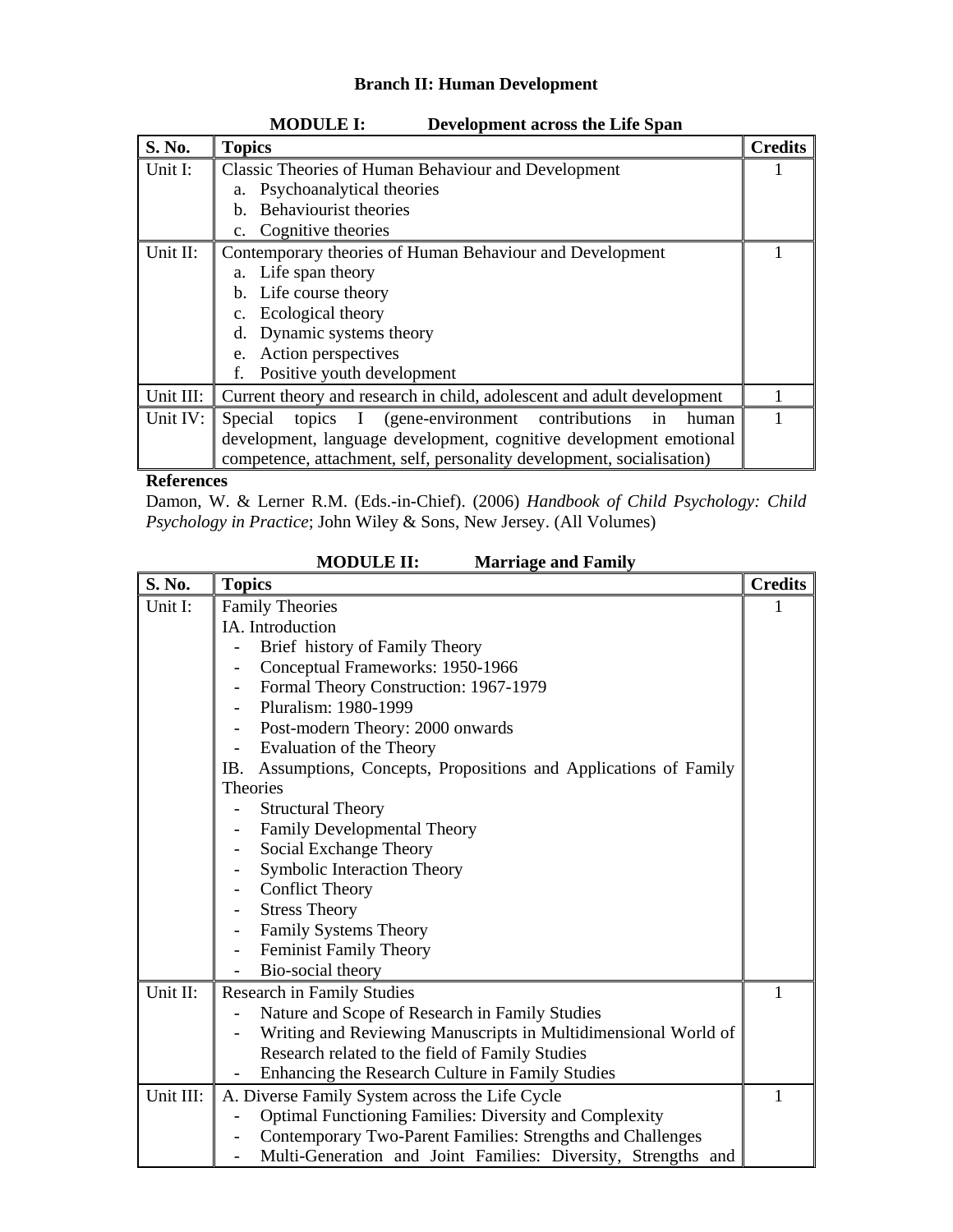|          | Challenges                                                         |   |
|----------|--------------------------------------------------------------------|---|
|          | Child Development in Diverse Families                              |   |
|          | Adolescent Development in Diverse families                         |   |
|          | Couple Relationships-Diversity and Change                          |   |
|          | Parent-child Relationships in Diverse Families                     |   |
|          | <b>Later Life Families</b>                                         |   |
|          | B. Families in Global and Multicultural Perspective                |   |
|          | <b>Global Families</b>                                             |   |
|          | <b>Foundations of Comparative Family Studies</b>                   |   |
|          | Mate Selection and Marriage                                        |   |
|          | Parenting Practices Worldwide                                      |   |
|          | Diversity in International Aging Families                          |   |
|          | Dysfunctional Families: Families with Violence                     |   |
|          | Family violence: Review of Dysfunctional behavior patterns of      |   |
|          | abusers                                                            |   |
|          | Spouse abuse                                                       |   |
|          | Teen Gang Violence                                                 |   |
|          | <b>Youth Violence</b>                                              |   |
|          | Adult Survivors of Childhood Abuse or Domestic Violence            |   |
| Unit IV: | National Family Welfare Programme and Population Policies in India | 1 |
|          | Evolution of the Family Welfare Programme                          |   |
|          | Family Welfare Programme in India- A Changing Paradigm             |   |
|          | Role of Voluntary Agencies and Community Agencies                  |   |
|          | The Politics of Reproduction and Fertility Control                 |   |
|          | Issues/ Current Trends in Human Development and Family Studies     |   |
|          | Marriage and Wellbeing - Research and Policy Perspectives          |   |
|          | Children with Non-Resident Parents: Living Arrangements,           |   |
|          | Visitation and Child Support                                       |   |
|          | Social Neuro-Science                                               |   |
|          | Family and External Institutions: Work-Family Interface / Media-   |   |
|          | Family Interface/ Health Care/ Family Interface                    |   |

Bartlein, B. (2003). *Why did I marry you anyway? 12.5 strategies for a happy marriage (and the mythinformation that gets in the way).*Cumberland.

Bernades, J. (1997). *Family studies: An introduction.* Routledge.

Gottman, J. (1998). *Why marriages succeed or fail: And how you can make yours last.* Bloomsbury.

Gottman, J. (2002). *The relationship cure: A 5 step guide to strengthening your marriage, family, and friendships.*Three Rivers.

Gottman, J., Notarius, C., Gonso, J., &Markman, H. (1979). *A couple's guide to communication.* Illinois: Research Press.

Gottman, J., & Silver, N. (2000). *Seven principles for making marriage work. A practical guide from the country's foremost relationship expert.*Three Rivers. ISBN-10:

Kumar, A. (2006). *Women and family welfare.* Eastern Book Corp.

Measham, A. R., & Heaver, R. A. (1996). *India's family welfare program. Moving to a reproductive and child health approach.*World Bank.

Price, S. J., McKenry, P. C., & Murphy, M. J. (Eds.) (2000). *Families across time: A life course Perspective (Readings).* Roxbury.

Roy, P. K. (2003). *Family diversity in India. Patterns, practices and ethos.*Gyan.

Shireman, J. F. (2003). *Critical issues in child welfare.*Columbia University.

Steel, L., & Kidd, W. (2001). *The family*. England: McMillan

Sussman, M., Steinmetz, S. K., & Peterson, G. W. (1999). *Handbook of Marriage and the family*. New York: Plenum.

White,J.M&Klen,M.(2008). Family Theories.Sage publications New Delhi.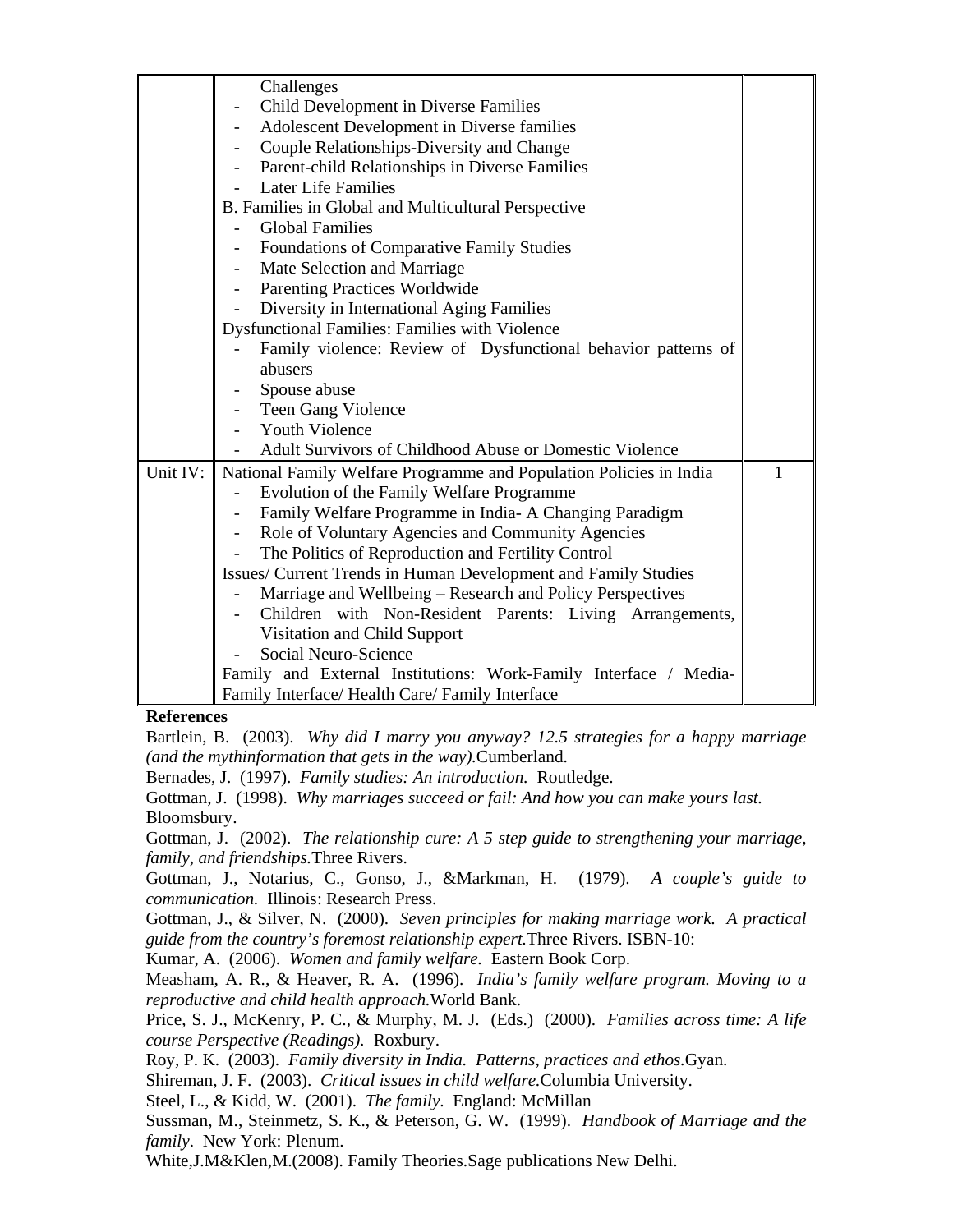**Journals** 

Journal of Marriage and Family Journal of Family Issues The journal of Family Welfare

## **MODULE III: Education S. No.** Topics **Credits** Unit I: Education during Early Childhood Years 1<br>
Unit II: Education during Primery School Years 1 Unit II: Education during Primary School Years

1

| 11 UIIIU 11. | Education during Frimaly School Tears                               |  |
|--------------|---------------------------------------------------------------------|--|
|              | <b>Education during Secondary School Years</b>                      |  |
| Unit III:    | <b>Higher Education</b>                                             |  |
|              | Education for Individuals with Special Needs                        |  |
| Unit IV:     | Contemporary Issues in Education (e.g., Multilingual Education;     |  |
|              | Equity in Access & Success; RTE; Child in Poverty; Peace Education; |  |
|              | <b>Character Education</b> )                                        |  |

## **References**

Albrecht, K, & Miller, L. G. (2000). *Innovations, the comprehensive infant curriculum: A complete, interactive curriculum for infants from birth to 18 months*. Beltsville, MD: Gryphon House.

Albrecht, K, & Miller, L. G. (2000). *Innovations, the comprehensive toddler curriculum: A complete, interactive curriculum for toddlers from 18 to 36 months*. Beltsville, MD: Gryphon House.

Anning, A., Cullen, J., & Fleer, M. (Eds.) (2004). *Early childhood education. Society and culture*. London: Sage.

Carr, J.F., & Harris, D.E, (2001) *Succeeding with Standards. Linking curriculum, assessment and action planning*. Alexandria, Virginia: Association for Supervision and Curriculum Development.

Carter, M., & Curtis, D. (1998). *The visionary director: A handbook for dreaming, organizing, & improvising in your center*. St. Paul, MN: Redleaf Press.

Cherry, C., Harkness, B., &Kuzma, K. (2000). *Child care center management guide: A hands-on resource*. Torrance, CA: Fearon Teacher Aids.

Click, P. M. (2004). *Administration of programs for young children*. Thomson Delmar Learning.

Curtis, D., & Carter, M. (2003). *Designs for living and learning: Transforming early childhood environments*. St. Paul, MN: Redleaf Press.

Damon, W. & Lerner R.M. (Eds.-in-Chief). (2006) *Handbook of Child Psychology: Child Psychology in Practice* (Volume 4); John Wiley & Sons, New Jersey.

Godwin, A., &Schrag, L. (1996). *Setting up for infant/toddler care: Guidelines for centers and family child care homes*. Washington, DC: NAEYC

Greenman, J, &Stonehouse, A. (1996). *Prime times: A handbook for excellence in infant and toddler care*. St. Paul, MN: Redleaf Press.

Gupta, A. (2006). *Early childhood education, postcolonial theory, and teaching practices in India*. NY: Palgrave, Macmillan.

Koralek, D. G. (1995). *The what, why, and how of high-quality early childhood education: A guide for on-site supervision*. Washington, DC: NAEYC.

Leeper, S. H., Witherspoon, R. L., & Day, B. (1984). *Good schools for young children*. NY: Macmillan.

Lefrancois, G.R. (1999*) Psychology of teaching*. Belmont, CA: Wadsworth / Thomson Learning

Morgan, G. G. (1999). *The bottom line for children's programs: What you need to know to manage the money*. Beltsville, MD: Gryphon House.

Mosley, J. (2001). *Working towards a whole school policy on self-esteem and positive behavior*. Wiltshire, England: Positive Press.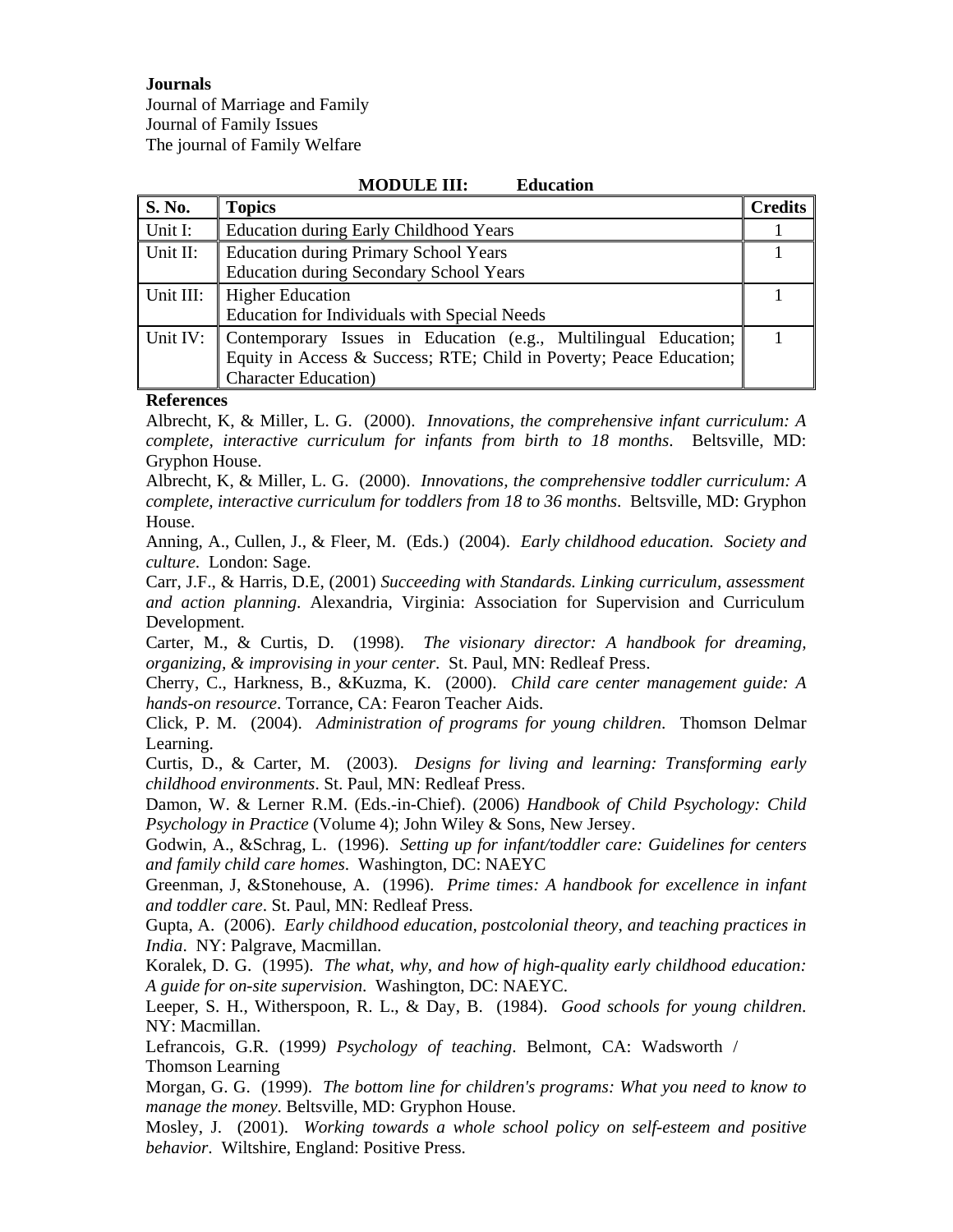Mosley, J. (2003). *Quality circle time in the primary classroom. Your essential guide to enhancing self-esteem, self-discipline and positive relationships*. Cambridge, UK: LDA.

NAEYC. (1997). *Developmentally appropriate practice in early childhood programs*. Washington, DC: NAEYC.

Nager, N., & Coleman, M. (2000).*Revisiting a progressive pedagogy: the developmental interaction approach*. Albany N.Y: State University of New York Press.

Neugebauer, B., &Neugebauer, R. (Eds.) (1998). *The art of leadership: Managing early childhood organizations*. Redmond, WA: Exchange Press

Olds, A. R. (2001). *Child care design guide*. New York: McGraw-Hill.

Ramji, M. T., Goyal, B. R., &Banerji, U. (1972). *Pre-primary institutions—their supervision. A handbook for supervisory staff*. New Delhi: NCERT.

Ryan, B. A., Adams, G. R., Gullotta, T. P., Weissberg, R. P., & Hampton, R. L. (Eds.) (1995). *The family-school connection. Theory, research, and practice*. Thousand Oaks, CA: Sage.

Schiller, P. M., & Dyke, P. (2001). *The practical guide to quality child care*. Beltsville, MD: Gryphon House.

Sciarra, D. S., & Dorsey, A. G. (2002). *Developing and administering a child care center*. Thomson Delmar Learning.

Shlomo, S., Shachar, H., & Levine, T. (1999). *The innovative school: Organisation and instruction*. Bergin & Garvey.

Titus, A. (2001). *Citizen schools. A practical guide to education for citizenship and personal development*. London: Campaign for Learning/UNICEF.

Webster, W. G. (1994). *Learner-centeredprincipalship. The principal as teacher of teachers*.Praeger.

White, C. S., & Coleman, M. (2000) *Early childhood education: Building a philosophy for teaching*. Upper Saddle River, New Jersey: Prentice Hall.

**MODULE IV: Counselling** 

**Current Articles from Journals** 

Young Children,

Childhood Education,

Harvard Educational Review,

Journal of Research in Childhood Education.

Annual Editions of NAEYC's Early Childhood Education

| S. No.  | <b>Topics</b>                                                                                                  | <b>Credits</b> |
|---------|----------------------------------------------------------------------------------------------------------------|----------------|
| Unit I: | Historical and professional foundations of counselling                                                         |                |
|         | • History of and trends in counselling                                                                         |                |
|         | Personal and professional aspects of counselling<br>$\bullet$                                                  |                |
|         | Ethical and legal aspects of counselling                                                                       |                |
|         | Counselling in a multicultural society                                                                         |                |
|         | Counselling with diverse populations                                                                           |                |
|         | Counselling Process and theories                                                                               |                |
|         | • Core conditions of counselling                                                                               |                |
|         | • Microskills in counselling (questioning, reflection, reassurance,<br>confrontation, advanced empathy)        |                |
|         | Stages in counselling (building a relationship, in depth<br>exploration, commitment to action and termination) |                |
|         | Affective approaches to counselling - Afffective (Person -<br>$\bullet$<br>Centered and Gestalt therapy)       |                |
|         | Cognitive-Behavioural Approaches to counselling (Behavioural,<br>Rational – Emotive, Transactional Analysis)   |                |
|         | Brief and Crisis Theories of Counselling                                                                       |                |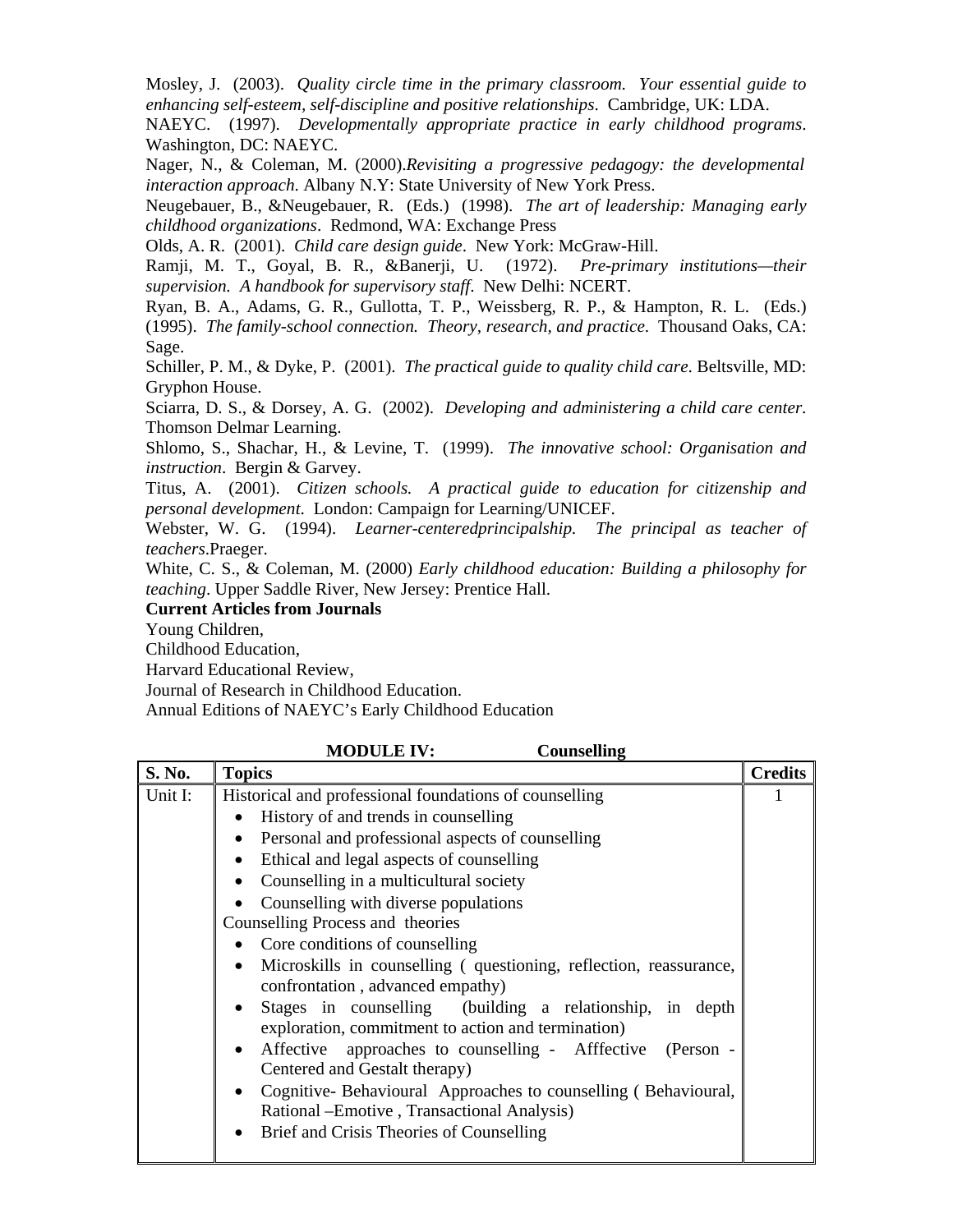| Unit II:  | Counselling specialities                                        |  |
|-----------|-----------------------------------------------------------------|--|
|           | Child and adolescent counselling/school and college counselling |  |
|           | Marriage, couple and family counselling                         |  |
|           | Elderly counselling                                             |  |
|           | Career counselling over the life span                           |  |
|           | Abuse and Disability counselling                                |  |
|           | Counselling HIV infected clients and Gay men and lesbians       |  |
|           | Community counselling                                           |  |
| Unit III: | Groups in counselling                                           |  |
|           | A brief history of groups                                       |  |
|           | Benefits and drawbacks of groups                                |  |
|           | Types of groups                                                 |  |
|           | Theoretical approaches in conducting groups                     |  |
|           | Stages and issues in group counselling                          |  |
|           | Qualities of effective group leaders                            |  |
|           | Future of group work                                            |  |
| Unit IV:  | Core counselling activities in various settings                 |  |
|           | Testing, Assessment and Diagnosis in counselling                |  |
|           | Consultation                                                    |  |
|           | Research in counselling<br>$\bullet$                            |  |
|           | Evaluation of counseling                                        |  |
|           | <b>Professional Issues</b>                                      |  |
|           | The process of counsellor education                             |  |
|           | Dealing with burn-out                                           |  |
|           | Challenges in the field of counselling                          |  |
|           | Integrating counselling approaches of the East and the West     |  |
|           | Future trends in counselling                                    |  |

Capuzzi, D, & Gross, D. R. (2006).*Counselling and Psychotherapy: Theories and Interventions* (4<sup>th</sup>ed.). New Jersey: Prentice-Hall.

Carkhuff, R. (2009). *The art of helping* ( $9<sup>th</sup>$  ed.). New York: HRD Press.

Corey, G. (2009). *Practise of counselling and psychotherapy* (8<sup>th</sup> ed.).California: Thomson Brooks-Cole.

Gladding, S. (2009).*Counselling: A comprehensive profession* (6<sup>th</sup>ed.).New Delhi: Pearson Education Inc.

Kotler, J. A., & Brown, R. W. (2004). *Introduction to therapeutic counselling* : *Voices from the field* (5<sup>th</sup> ed.). California: Brooks-Cole.

Patterson, L. E., &Welfel, E.R . (2000). *The counselling process* (5th ed.). California: Brooks-Cole.

Journals: Journal of Counselling, Psychotherapy

| <b>MODULE V:</b> | <b>Health and Positive Psychology</b> |
|------------------|---------------------------------------|
|                  |                                       |

| S.No.   | <b>Topics</b>                                                     | <b>Credits</b> |
|---------|-------------------------------------------------------------------|----------------|
| Unit I: | A. Introductory                                                   |                |
|         | The changing field of health<br>$\bullet$                         |                |
|         | Mind-body relationship/ involvement of psychology in<br>$\bullet$ |                |
|         | health                                                            |                |
|         | Relevance of Health psychology<br>$\bullet$                       |                |
|         | Biopsychosocial model of Health Psychology<br>$\bullet$           |                |
|         | Training in Health Psychology<br>$\bullet$                        |                |
|         | Conducting health research<br>$\bullet$                           |                |
|         | Stress and Coping<br>В.                                           |                |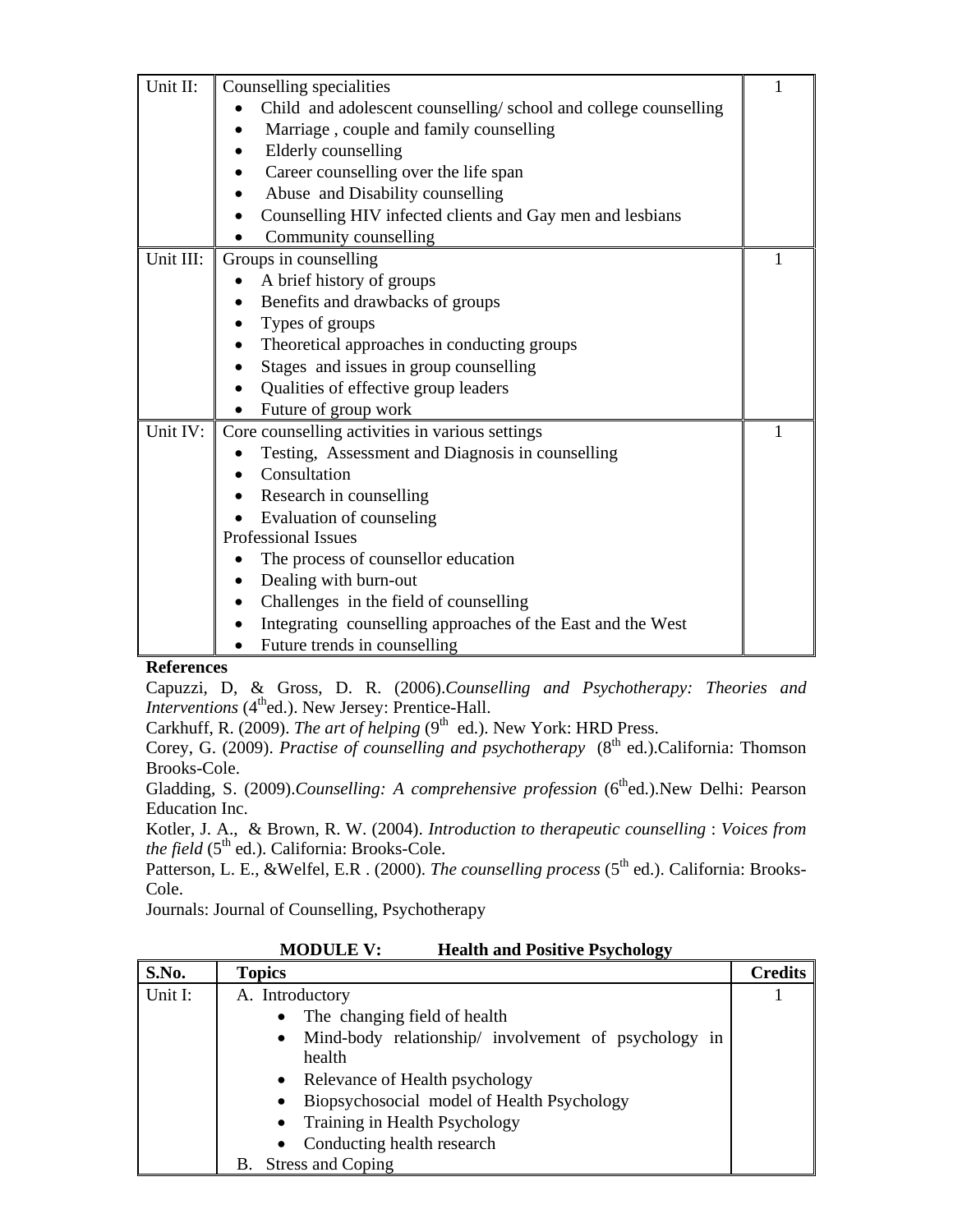|           | Theoretical contributions to the study of stress<br>$\bullet$                                                     |   |
|-----------|-------------------------------------------------------------------------------------------------------------------|---|
|           | Nature, sources, reactions to stress                                                                              |   |
|           | Impact of stress                                                                                                  |   |
|           | Psychometric measurement of stress<br>$\bullet$                                                                   |   |
|           | Reduction of stress through effective coping mechanisms                                                           |   |
| Unit II:  | The Patient in the Treatment Setting                                                                              | 1 |
|           | Adherence to medical adherence, assessment of adherence                                                           |   |
|           | Impact of hospitalization on the individual - child, adolescent<br>and adult                                      |   |
|           | Interventions to help individuals cope with hospitalization (<br>medical procedures, control in hospital setting) |   |
|           | Importance of the patient – provider relationship                                                                 |   |
|           | Pain and its management<br>$\bullet$                                                                              |   |
|           | Chronic illness/ Terminal illness<br>( QoL of patients,                                                           |   |
|           | psychological issues, coping, problems of survivors)                                                              |   |
| Unit III: | Health Promotion and Challenges for the Future                                                                    | 1 |
|           | Health promotion through health enhancing behaviours/life style                                                   |   |
|           | changes                                                                                                           |   |
|           | Barriers to health promotion                                                                                      |   |
|           | Health services                                                                                                   |   |
|           | Challenges in health care                                                                                         |   |
|           | Future trends in health psychology                                                                                |   |
|           | Outlook for health psychologists                                                                                  |   |
| Unit IV:  | Positive Psychology—An Introduction                                                                               | 1 |
|           | A movement away from deficit-centred approaches                                                                   |   |
|           | Theories; developmental trends in prosocialbehaviours; familial                                                   |   |
|           | and extra-familial influences                                                                                     |   |
|           | Optimism, Hope, Empathy,<br>Altruism,<br>Spirituality<br>and                                                      |   |
|           | Religiousness                                                                                                     |   |

Brannon, L., &Feist, J. (2000). Health Psychology.*An introduction to behaviour and health*   $(4<sup>th</sup>ed.)$ .California: Wadsworth/ Thomson Learning.

*Damon, W. & Lerner R.M. (Eds.-in-Chief). Handbook of Child Psychology: Child Psychology in Practice(Volume 3); (Chapter on prosocial development (Eisenberg et al.)John Wiley & Sons, New Jersey.* 

Hoeger, W., Turner, L., &Hafen, B. (2006). *Guidelines for a healthy lifestyle.*California: Wadsworth/ Thomson Learning.

Taylor, S. (2006). *Health Psychology* (6<sup>th</sup> ed.). New York : Tata Mcgraw Hill Publishing Company.

*Journal: Health Psychology* 

| <b>MODULE VI: Organizational Behaviour and Administration of Human Development</b> |                 |
|------------------------------------------------------------------------------------|-----------------|
|                                                                                    | <b>Agencies</b> |

| S. No.  | <b>Topics</b>                                                    | <b>Credits</b> |
|---------|------------------------------------------------------------------|----------------|
| Unit I: | A. Introduction                                                  |                |
|         | • An overview of the development of Organizational               |                |
|         | Psychology/behaviour                                             |                |
|         | Significance of organizational behaviour<br>$\bullet$            |                |
|         | • Disciplines contributing to organizational behaviour           |                |
|         | • Research foundations in organizational behaviour               |                |
|         | Contemporary challenges in organizational behaviour<br>$\bullet$ |                |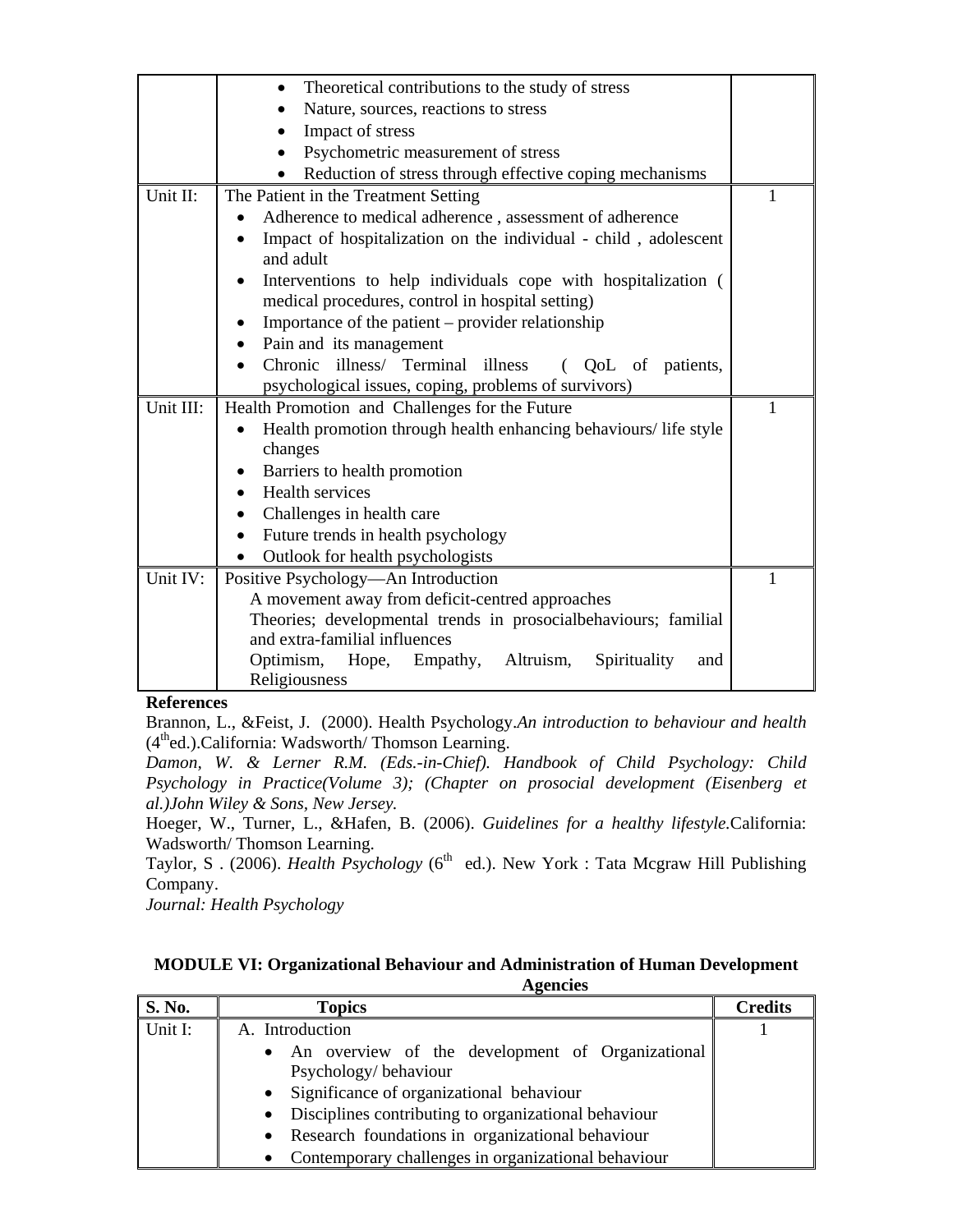|           | Emerging trends<br>in<br>and<br>future prospects<br>for<br>organizational behaviour<br>B. The Individual<br>Perception and impression management<br>Learning and behavioural management |   |
|-----------|-----------------------------------------------------------------------------------------------------------------------------------------------------------------------------------------|---|
|           | Motivation-concepts, theories (content and process) and<br>application                                                                                                                  |   |
|           | Personality and creativity                                                                                                                                                              |   |
|           | Job satisfaction (in relation to personality characteristics,                                                                                                                           |   |
|           | pay), measurement                                                                                                                                                                       |   |
|           | Job involvement and organizational commitment                                                                                                                                           |   |
| Unit II:  | The group                                                                                                                                                                               | 1 |
|           | Group dynamics and team work<br>Informal groups                                                                                                                                         |   |
|           | Leadership (qualities, problems and pressures)<br>and                                                                                                                                   |   |
|           | effective supervision                                                                                                                                                                   |   |
|           | Morale and socio-technical systems<br>$\bullet$                                                                                                                                         |   |
|           | Communication and negotiation skills                                                                                                                                                    |   |
|           | Conflict and collaboration                                                                                                                                                              |   |
| Unit III: | The organization of the organization                                                                                                                                                    | 1 |
|           | High involvement management and employee participation,<br><b>TQM</b>                                                                                                                   |   |
|           | Labour unions                                                                                                                                                                           |   |
|           | Organizational strategies and job design                                                                                                                                                |   |
|           | Organizational culture and change                                                                                                                                                       |   |
|           | Technological change and organizational structure                                                                                                                                       |   |
|           | Innovative<br>approaches<br>designing<br>to<br>and<br>managing                                                                                                                          |   |
|           | organizations                                                                                                                                                                           |   |
| Unit IV:  | Different human development agencies (catering to different areas                                                                                                                       | 1 |
|           | and age groups; government and nongovernment); goals; roles;                                                                                                                            |   |
|           | laws/how are they set-up; functioning; impact<br>Government HD agencies/bodies                                                                                                          |   |
|           | NGOs (case studies of exemplary NGOs at various levels)                                                                                                                                 |   |

Cushway, B., & Lodge, D. (2001).*Organization , behaviour and change.* New Delhi: Kogan Page India Private Limited.

Luthans, F. (1995).*Organizational behaviour*. (7<sup>th</sup>ed.). New York: McGRaw –Hill Inc.

Schultz, D. P., & Schultz, S. E. ( 2010) *Psychology and work today* (  $10^{th}$  ed.). California: Prentice- Hall.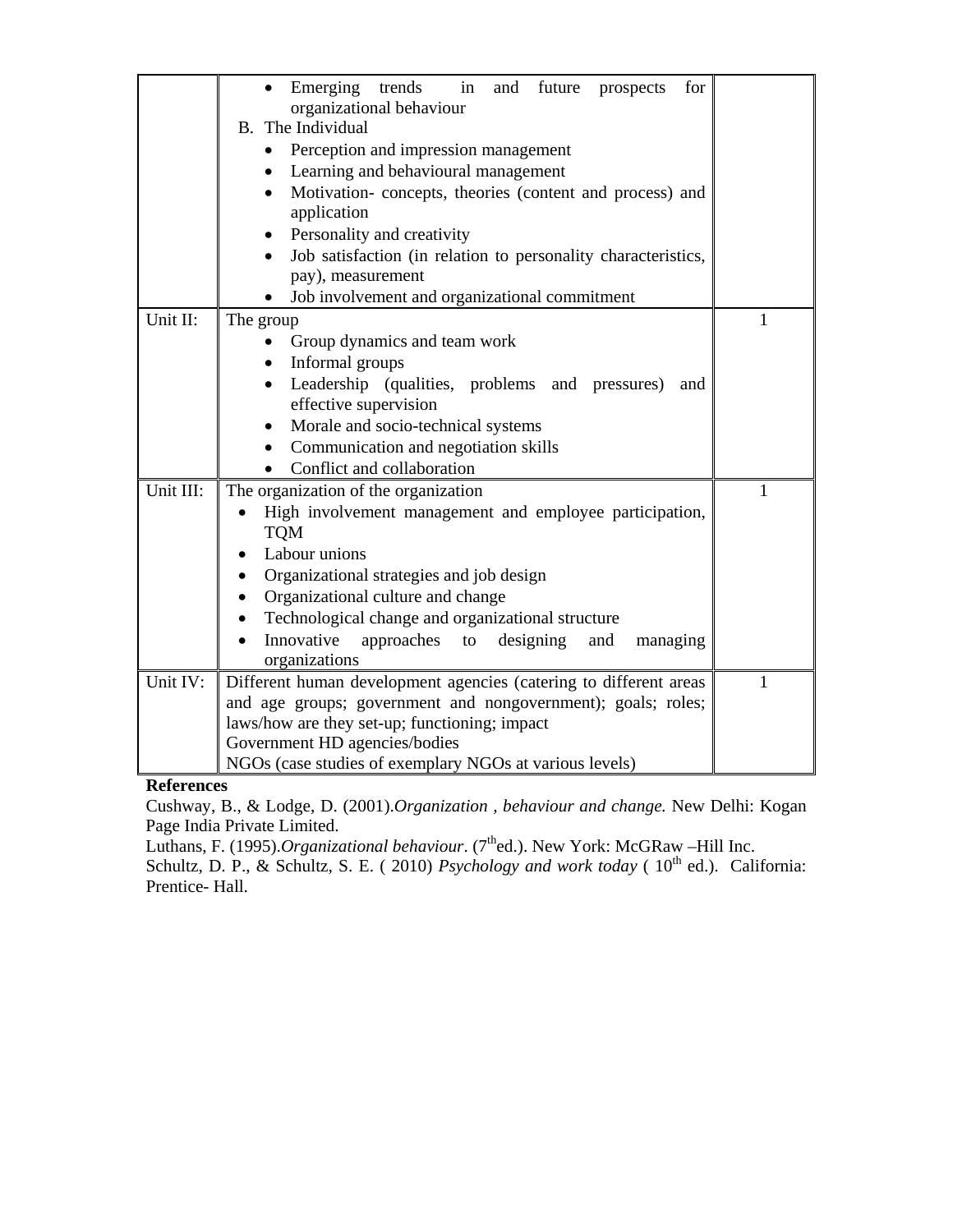## **Branch III Textile and Fashion Technology**

|               | <b>Module I:</b><br><b>Polymer Science</b> |                |
|---------------|--------------------------------------------|----------------|
| <b>S. No.</b> | <b>Topics</b>                              | <b>Credits</b> |
| Unit I:       | Sources                                    |                |
| Unit II:      | Manufacture                                |                |
| Unit III:     | Types/varieties                            |                |
| Unit IV:      | Properties, Uses, New Innovation           |                |

#### **References**

Carter, E. M. (1971). *Essentials of fiber chemistry* New York: Marcel Dekker.

Chakraverty, R. R. (1972). A glimpse on the chemical technology of textile fibres.New Delhi: The Canton Press.

Chapman, C. B. (1972). *Fibres.*London: Butterworths and company.

Cook, J. G. (1984). *Handbook of textile fiber.*(5<sup>th</sup> Ed.) U.K: DuramMerrow.

Corbman, P. B. (1985). *Textiles: Fiber to fabric.* (6<sup>th</sup> Ed.)McGraw Hill Book.

Grayson, M. (1984).*Encyclopedia of textile, fiber and nonmoving fabrics.* New York: John Wiley & Sons.

Gulrajani, M. L. (1985). *Man-made textiles in developing countries.*India: The Textile Association.

Hess, K. Paddock.*Textile fibres and their use*.(6<sup>th</sup> Ed). New Delhi: Oxford & IBH.

Hollen, N. & Saddler, J. (1988) *Textiles*.(6<sup>th</sup> Ed.) New York: Macmillan.

Howard, L. N. (1986). *Textiles: fibres, dyers, finishes and processes.* New Jersey: Noyes.

Hollen, N. & Saddler, J. (1988).*Textiles* (6<sup>th</sup> Ed.) New York: Macmillan.

Kornreich, E. (1966). *Introduction to fibres and fabrics.*London Heywood books.

Kothari, V. K. (2000). *Textile fibres: Development and innovation.* Vol. II. New Delhi: I.A.F.L. Publication.

Lewin, M., & Pearce, M. E. (1998).*A handbook of fiberchemistry.*New York: Marcel Dekker. Marjory, L. J. (1976). *Essentials of textiles.*New York.

Marjory, L. J. (1977). *Introductory textile science* .(3<sup>rd</sup> Ed.). New York.

Mishra, S. P. (2000). *A textbook of fiber science and technology.* New Delhi: New Age.

Morton, W. E. &Hearle, W. S. (1975).*Physical properties of textile fibres.*London: The Textile Institute.

Murthy, H. V. (1987).*Introduction to textile fibres.* Bombay: The Textile Association of India.

Porczynski, C. Z. & Carroll.(1961). *Manual of man-made fibres.*Bombay: The new book.

Robinson, J. S. (1980). *Manufacture of yarns and fabrics from synthetic fibres.* New Jersey: Noyes Data.

Sadov, F., Korchanging, M. &Matelsky A. (1973).*Chemical technology of fibrous materials.*Moscow: MIR Publications.

Shenai, V. A. (1977). *Textile fibres.*Vol. I Mumbai: Sevak.

Steven, B. W. (1975). *Fiber science.* New Jersey: Prentice Hall.

Tammanna, N. S. (1973). *Handbook of silk technology.*New Delhi: Wiley Eastern.

Tortora, G. P. (1992). *Understanding textiles*.(4<sup>th</sup> Ed.) New York: Macmillan.

Trotman, G. R. (1994). *Dyeing and chemical technology of textile fiber*, (6<sup>th</sup> Ed.) New Delhi: B.I Publications Pvt. Ltd.

Vaidya, A. A. (1988). *Production of synthetic fibres,* New Delhi: Prentice Hall.

Wynne, A. (1997). *Textiles-The Motivate Series,* London: Macmillan Education Ltd.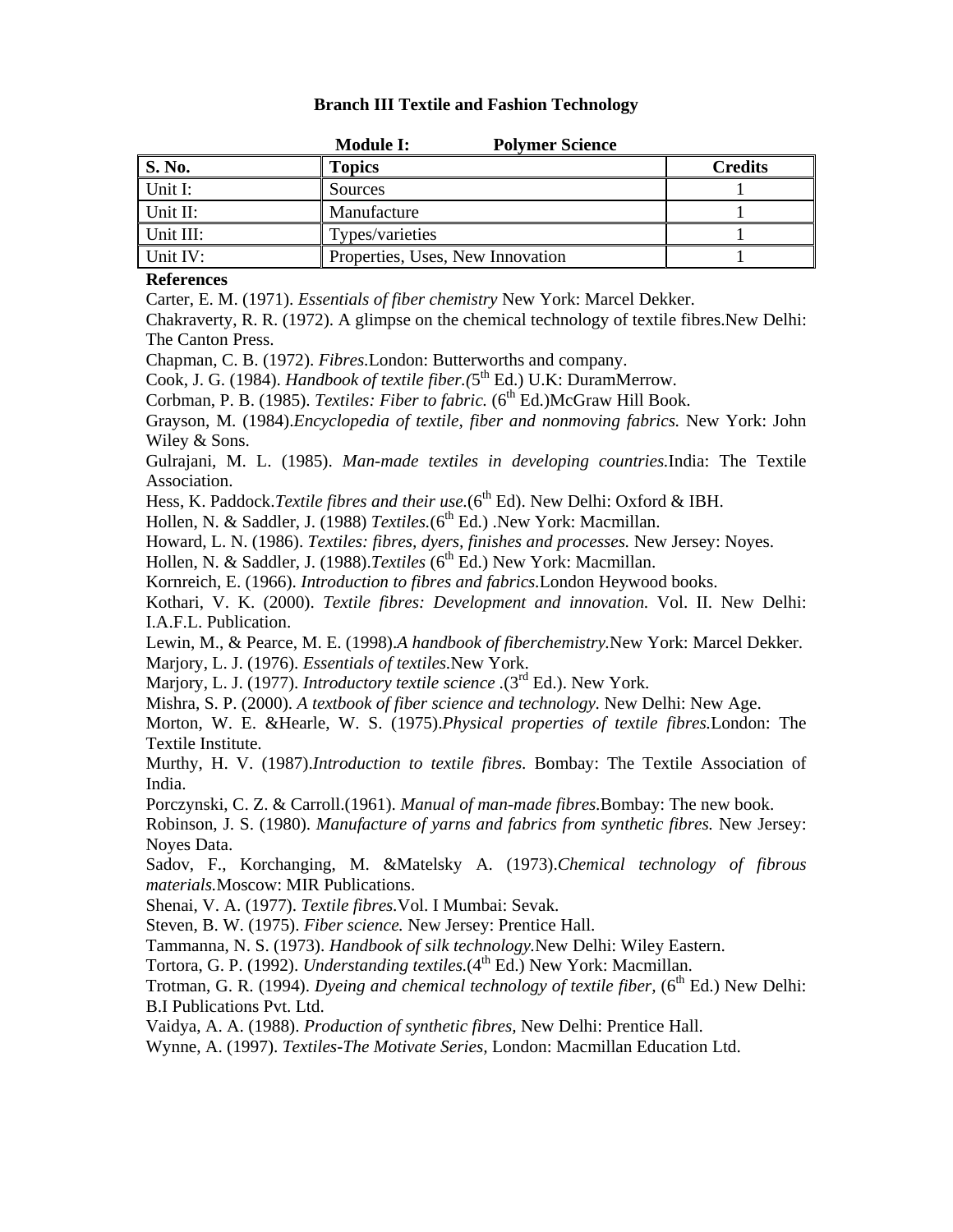|               | <b>Textile Processing and Finishing</b><br><b>Module II:</b> |                |
|---------------|--------------------------------------------------------------|----------------|
| <b>S. No.</b> | <b>Topics</b>                                                | <b>Credits</b> |
| Unit I:       | Dyeing and Printing                                          |                |
| Unit II:      | <b>Physical Finishes</b>                                     |                |
| Unit III:     | <b>Chemical Finishes</b>                                     |                |
| Unit IV:      | Eco finishes and Recent developments                         |                |

Charan K. (1980). *Technology Of Laundry And Toilet Soaps.*New Delhi: S. B. Publications. Davidson A. &Milwidsky B. M. (1978).*Synthetic Detergent*.Bombay: The BookCenter.

Hall A. J. (1986). *Textile Finishing*. London: American Elsevier.

Nallankilli G. &Jayaprakashan S. (1997).*Textile Finishing*.Kamarpalayam: S. S. M. Publications

Reevco W. A., Orake G. K. & Perkins R. M. (1974). *Fire Resistant Textiles: Handbook.*Westpost: Technomic.

Schindler, W.D. and Hauser, P.J. (2000) Chemical finishing of textiles England: Woodhead Publishing Ltd.

Shenai V. A. (1980). *Chemistry of Textile Auxiliaries.Vol V*. Bombay: Sevak.

Srivastava S. B., Gupta R. K. & Gupta R. (1980).*Household Detergents and Industrial Surfactants*.New Delhi: Small Business.

|               | <b>Garment Production Technology</b><br><b>Module III:</b> |                |
|---------------|------------------------------------------------------------|----------------|
| <b>S. No.</b> | <b>Topics</b>                                              | <b>Credits</b> |
| Unit I:       | <b>Marker Planning and Cutting</b>                         |                |
| Unit II:      | Sewing Machines Threads and aids                           |                |
| Unit III:     | Finishing equipment                                        |                |
| Unit IV:      | CAIM and recent developments                               |                |

## **References:**

Batty, J. (1975).*Industrial administration and management*.(3rd Ed.)London: The English language book society and McDonald and Svans.

Claire, B. (1981). *The complete book of sewing shortcuts.*New York: Sterling publisher Dani, L. M. (1990).*Industrial organization and management.*Bombay: Manan publisher Kallal, M. (1985).*Clothing construction*.London: Macmillan Publishing Co. Inc.

Kale, N. G. (1997).*Management and human resource development*.(6<sup>th</sup> Ed.) Mumbai: Manisha.

Michael, V. &Paralkar, V. (1997).*The editors of times-life books,* Netherlands: Time-life B. V. International.

Mehta Pradir V. ( 1992) An Introduction to Quality Control for the Apparel Industry. ASQC.Quality Press, Marcel Dekker, Inc. Milwackee, New York, Dasel, Hongkong.

|               | <b>Module IV:</b><br><b>Design and Product Development</b> |                |
|---------------|------------------------------------------------------------|----------------|
| <b>S. No.</b> | <b>Topics</b>                                              | <b>Credits</b> |
| Unit I:       | Inspiration, mood boards, design boards                    |                |
| Unit II:      | Design Development<br>Prototype preparation                |                |
| Unit III:     | Portfolio making and Documentation                         |                |
| Unit IV:      | Forecasting                                                |                |

## **References**

Pundir, N. (2007), *Fashion technology*, New Delhi: Mittal Publication.

Stone, E. (2004), *The dynamics of fashion,* New York*:* Fairchild Publications Inc.

Donnellan, J. (1999), *Merchandise buying and management*, New York: Fairchild Publications.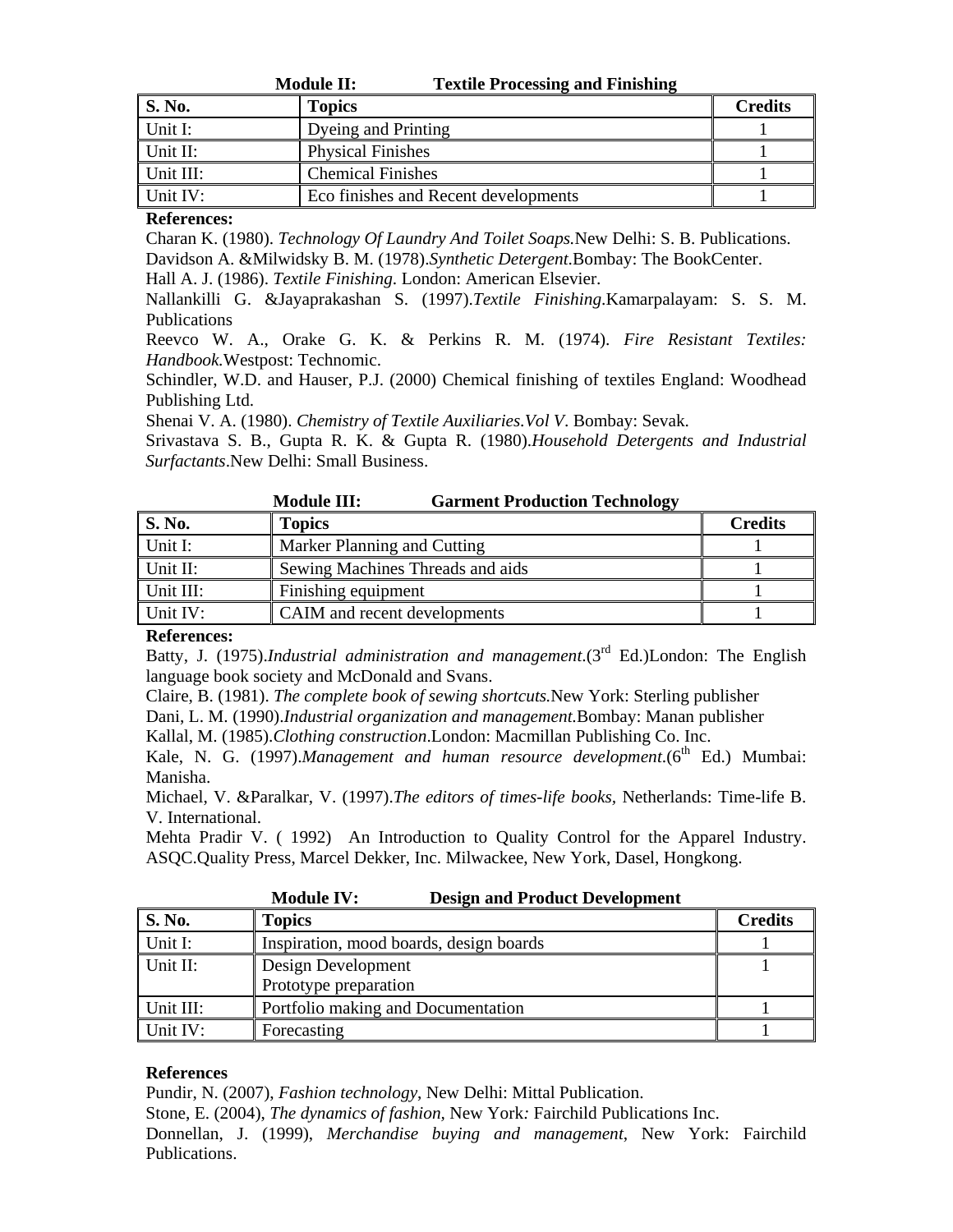Frings G. S. (1999), *Fashion: from concept to consumer*, New Jersey: Prentice Hall.

Burns, L. D. & Bryant, N. O. (2002), *The business of fashion,* New York: Fairchild Publications, Inc.

Rosenau, J. A. & Wilson, D. L. (2001), *Apparel merchandising*, New York: Fairchild Publications, Inc.

| <b>S. No.</b> | <b>Topics</b>                                          | <b>Credits</b> |
|---------------|--------------------------------------------------------|----------------|
| Unit I:       | Merchandising planning/systems and Business plan       |                |
| Unit II:      | Market research                                        |                |
| Unit III:     | Supply chain management                                |                |
|               | Information technology for merchandizing and marketing |                |
| Unit IV:      | Market segmentation                                    |                |
|               | Pricing strategies                                     |                |

**Module V: Marketing and Merchandising** 

#### **References**

Boyd, H. W. (1995) *Marketing management: Strategic approach with a global orientation.* Chicago: Irwin / Richard Irwin.

Davar, R. S. (1982) *Modern marketing management*. Bombay: Progressive.

Diamond, E. (2006) *Fashion retailing: A multi-channel approach*, New Jersey: Pearson/Prentice Hall.

Donnellan, J. (1999) *Merchandising buying and management*, New York: Fairchild Publications.

Ed. Hines, T. and Bruce, M. (2001) *Fashion marketing.* Oxford: Buttersworth Heinemann.

Jackson, T. & Shaw, D. (2001) *Mastering fashion buying and merchandising management*, New York: Palgrave.

Jarnow, J., Guereira, M. &Judelle, B. (1987).*Inside the fashion business*.(4<sup>th</sup> Ed.). New York: MacMillan.

Kale, N. G. (1995*).International marketing*. Mumbai: VipulPrakashan.

Kale, N. G. (1998).*Fundamentals of marketing and finance*. Mumbai: ManishaPrakashan.

Kotler, P. (1998) *Marketing management: analysis, planning, implementation and contro*l.  $(9<sup>th</sup> Ed.)$ . New Delhi: Prentice Hall.

Vaz, M. (1996) *Export marketing*. Mumbai: ManishaPrakashan.

|               | <b>Module VI:</b><br><b>Management of Textile and Fashion Industry</b> |                |
|---------------|------------------------------------------------------------------------|----------------|
| <b>S. No.</b> | <b>Topics</b>                                                          | <b>Credits</b> |
| Unit I:       | Human Resource Management                                              |                |
| Unit II:      | <b>Quality systems</b>                                                 |                |
|               | <b>Systems Appraisal</b>                                               |                |
|               | <b>Information Technology Management</b>                               |                |
| Unit III:     | Finance management                                                     |                |
| Unit IV:      | Resource Management and Entrepreneurship                               |                |

## **References**

Arora, S. P. (1980). *Principles of business economics*. Mumbai: VipulPrakashan.

Aswathappa, K. (2005). *Human resource and personal management*. Text and cases. (4<sup>th</sup> Ed.). New Delhi: Tata McGraw Hill Publishing co. Ltd.

D'Souza, A. (2001 *Leadership*.(5<sup>th</sup>Indian print). Mumbai: Better Yourself Books.

Denyer, J. C. (1975). *Office management*. (4<sup>th</sup> Ed.). London: Macdonald and Evans Ltd.

Donnelly, J. H., (1995). *Fundamentals of management*. Chicago: Irwin.

Drucker, P. F. (1975). *Management, tasks, responsibilities and practices*. Bombay: Allied Publishers.

Fisher, Cynthia, D. (1997). *Human resource management*. Chennai: All India Publishers.

George T. (1978). *Principles of management*. Illinois: Learning Systems.